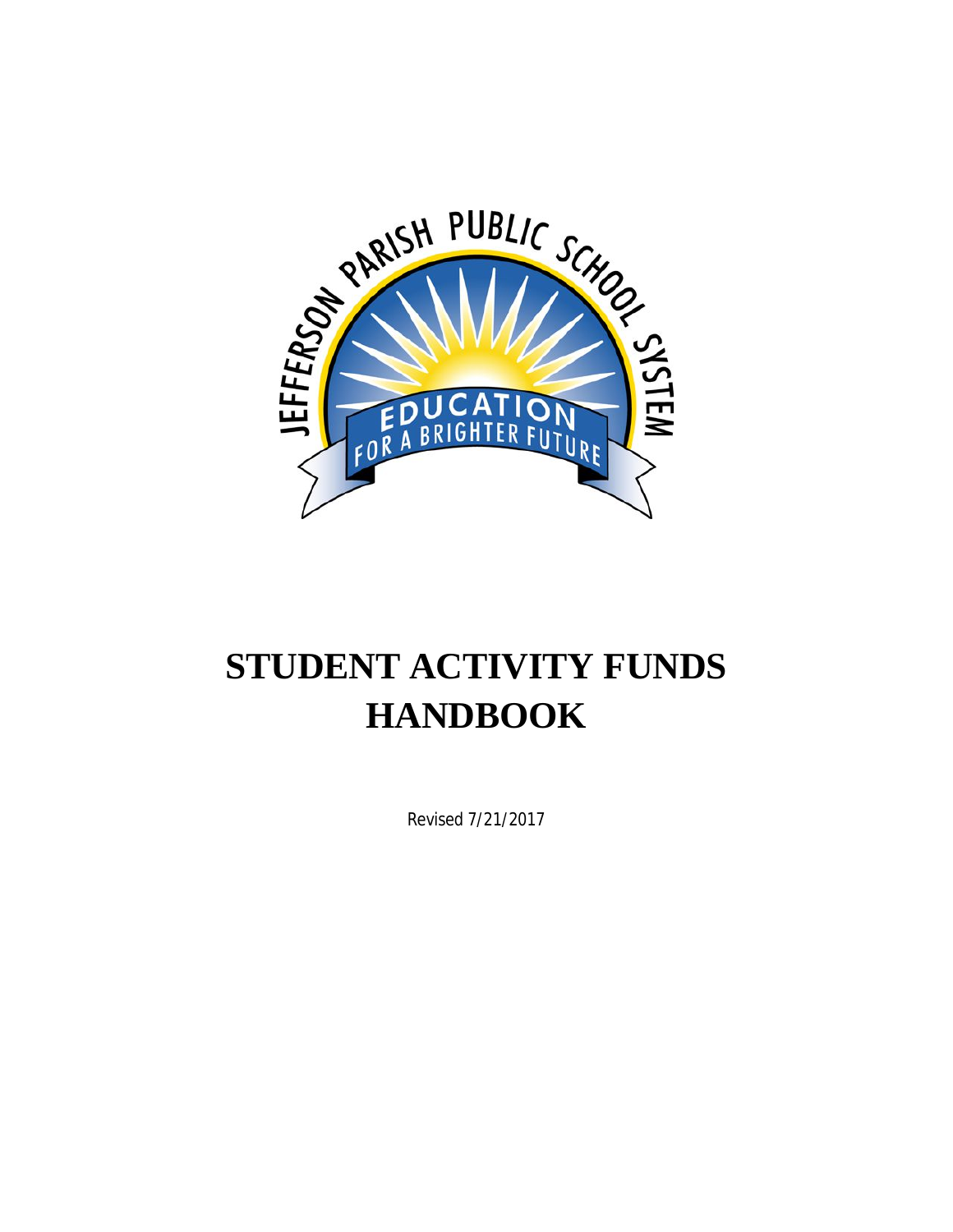## JEFFERSON PARISH PUBLIC SCHOOL SYSTEM STUDENT ACTIVITY FUNDS HANDBOOK **TABLE OF CONTENTS**

|                                                                              | $\mathbf{1}$   |
|------------------------------------------------------------------------------|----------------|
|                                                                              | $\mathbf{1}$   |
|                                                                              | $\mathbf{1}$   |
|                                                                              | $\overline{2}$ |
|                                                                              | $\overline{2}$ |
|                                                                              | $\overline{2}$ |
|                                                                              | $\overline{2}$ |
|                                                                              | 3              |
|                                                                              | 3              |
|                                                                              | 3              |
|                                                                              | 4              |
|                                                                              | 4              |
|                                                                              | 5              |
|                                                                              | 5              |
|                                                                              | 6              |
|                                                                              | 6              |
|                                                                              | 7              |
|                                                                              | 9              |
|                                                                              | 9              |
|                                                                              | 9              |
|                                                                              | 13             |
|                                                                              | 14             |
|                                                                              | 14             |
|                                                                              | 15             |
|                                                                              | 16             |
|                                                                              | 17             |
|                                                                              | 17             |
|                                                                              | 17             |
|                                                                              | 17             |
| VII. PAYROLL AND PERSONNEL PROCEDURES FOR HANDLING NON-SCHOOL BOARD APPROVED | 17             |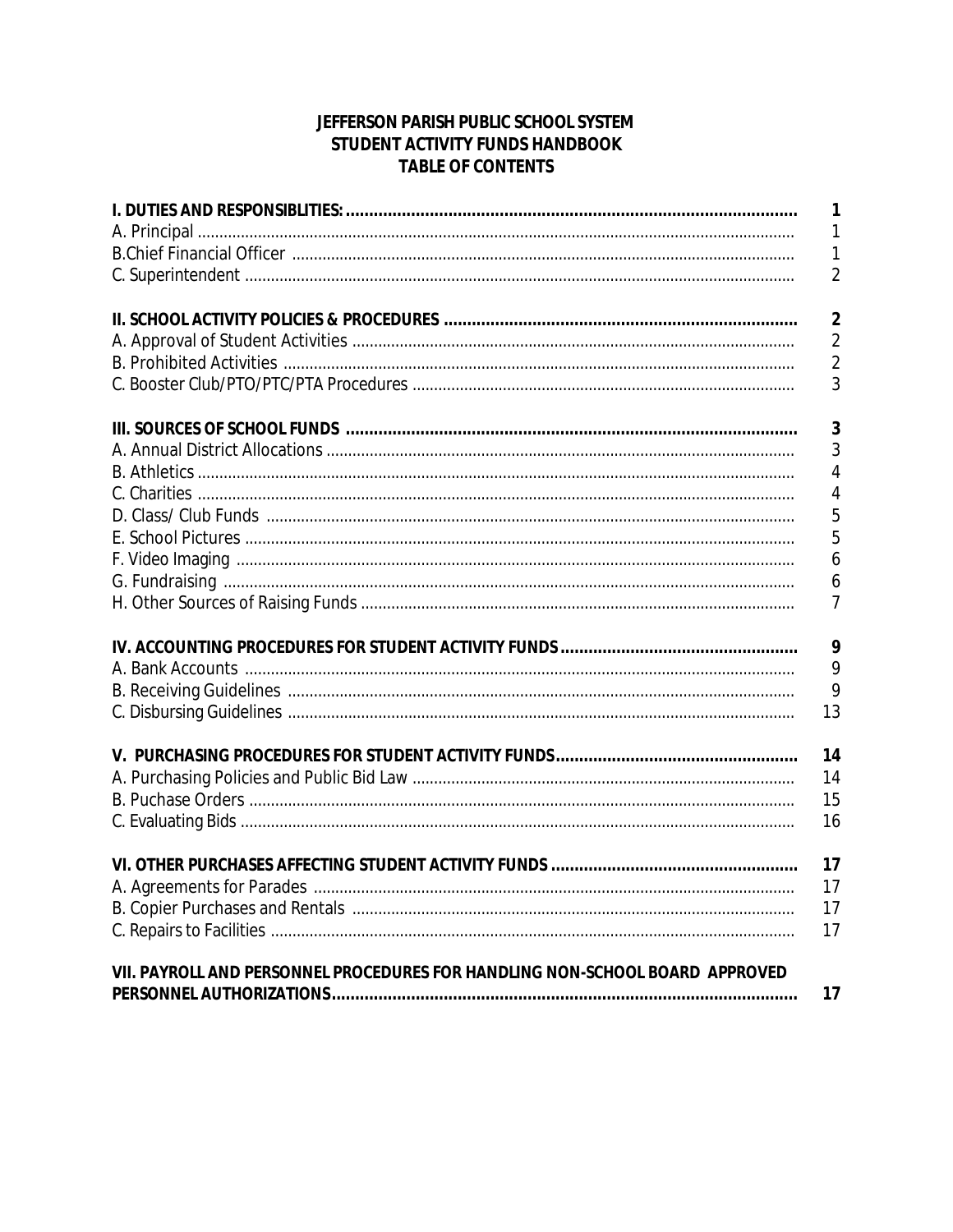## JEFFERSON PARISH PUBLIC SCHOOL SYSTEM STUDENT ACTIVITY FUNDS HANDBOOK TABLE OF CONTENTS (CONTINUED)

|                                                                                | 17 |
|--------------------------------------------------------------------------------|----|
|                                                                                | 17 |
|                                                                                | 18 |
|                                                                                | 18 |
|                                                                                | 18 |
|                                                                                | 18 |
|                                                                                |    |
|                                                                                |    |
| X. LOUISIANA REVISED STATUTE 17:414.3 SCHOOL FUND; MANAGEMENT, EXPENDITURE AND |    |
|                                                                                |    |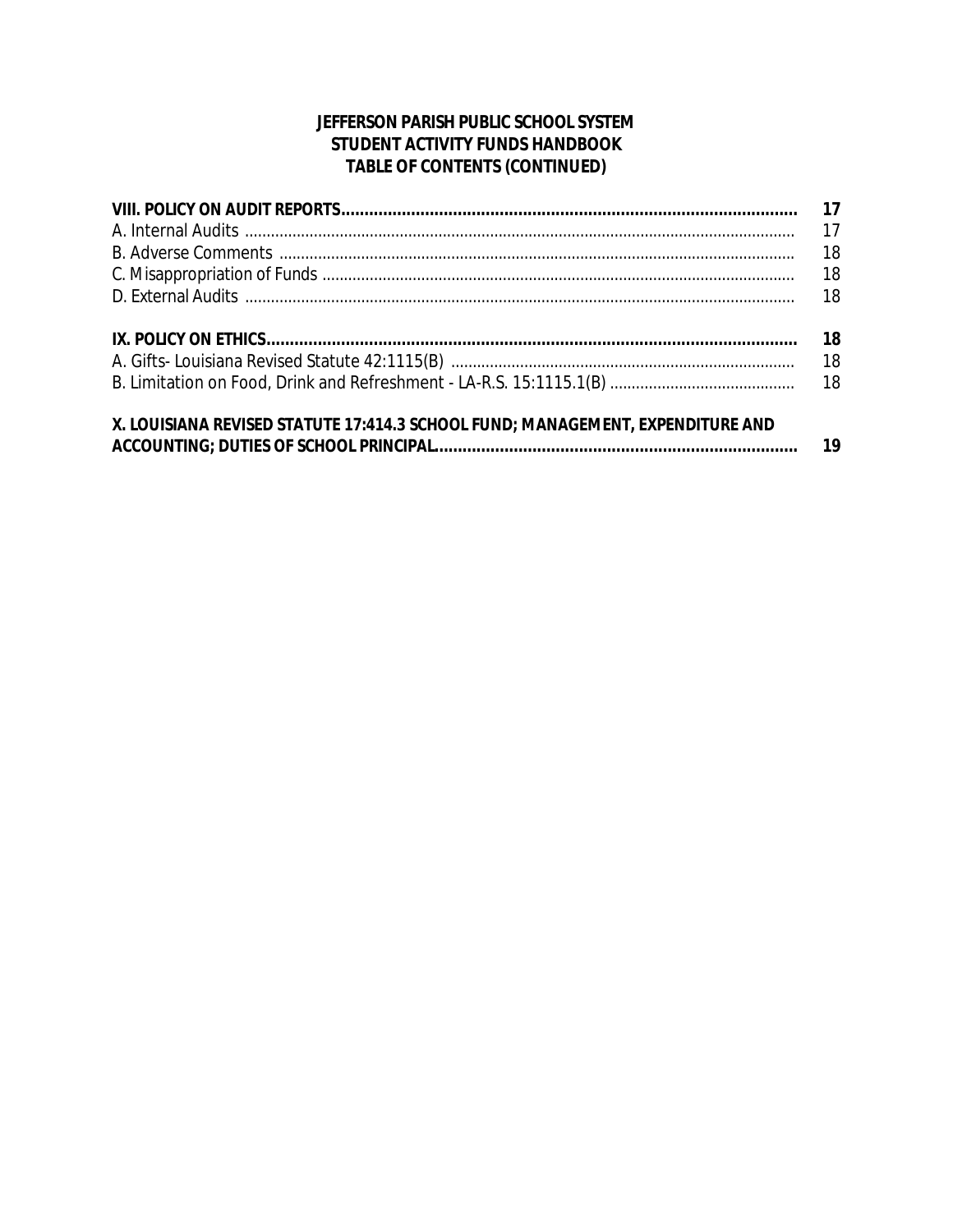## **I. DUTIES AND RESPONSIBLITIES**

# **A. Principal**

- 1. The Principal is directly and ultimately responsible for the proper implementation of all laws and policies regarding the operation of their student activity account.
- 2. The Principal must directly oversee the administration of these funds in accordance with laws, policies, and procedures cited herein.
- 3. Each school is authorized one checking account for activity funds. All student activities will operate through the school student activity fund checking account. There are no exceptions to this policy.
- 4. The establishment of new investment accounts must be pre-approved by the Chief Financial Officer.
- 5. Major responsibilities of the Principal include but are not limited to:
	- a. Maintaining the records as prescribed by the Superintendent, school board policy or applicable state and federal law.
	- b. At the beginning of each month, opening the bank statement (or downloading it if not receiving mailed statements) and signing and dating it after reviewing transactions.
	- c. Ensuring that all financial records are balanced monthly by the established due dates, and all records are closed out before the end of the school year.
	- d. Ensuring that the Account Clerk fully understands the TRA Accounting Software and its implementation. The Student Activities Account Clerk at Central Office can provide assistance, if necessary.
	- e. Reviewing with the Account Clerk on a monthly basis, and signing various reports pertaining to the school funds.

# **B. Chief Financial Officer**

- 1. The Chief Financial Officer must exercise oversight supervision by selecting schools, without notice, for review of their purchasing decisions, planning process and the safeguarding and proper use of funds allocated to each school.
- 2. The Chief Financial Officer must in accordance with Louisiana Revised Statutes 17:414.3 receive an annual written report from each Principal concerning the status of his/her fund account. The report must be sufficiently detailed to notify the Chief Financial Officer of account balances, significant deposits, significant expenditures and any unresolved errors or discrepancies.
- 3. The Chief Financial Officer must approve the report in writing to the school Principal within two (2) months of receiving a report, or notify the Principal of any further information needed or examination required.
- 4. Principals must look to the Chief Financial Officer for guidance, permission and statements of board policy regarding the use of student raised and appropriated (board furnished) funds.
- 5. The Chief Financial Officer must provide the Principals with guidelines and policy concerning such activities as receipt of donations, charitable contributions, travel, membership in organizations, purchases of small gifts and awards for designated activities and functions not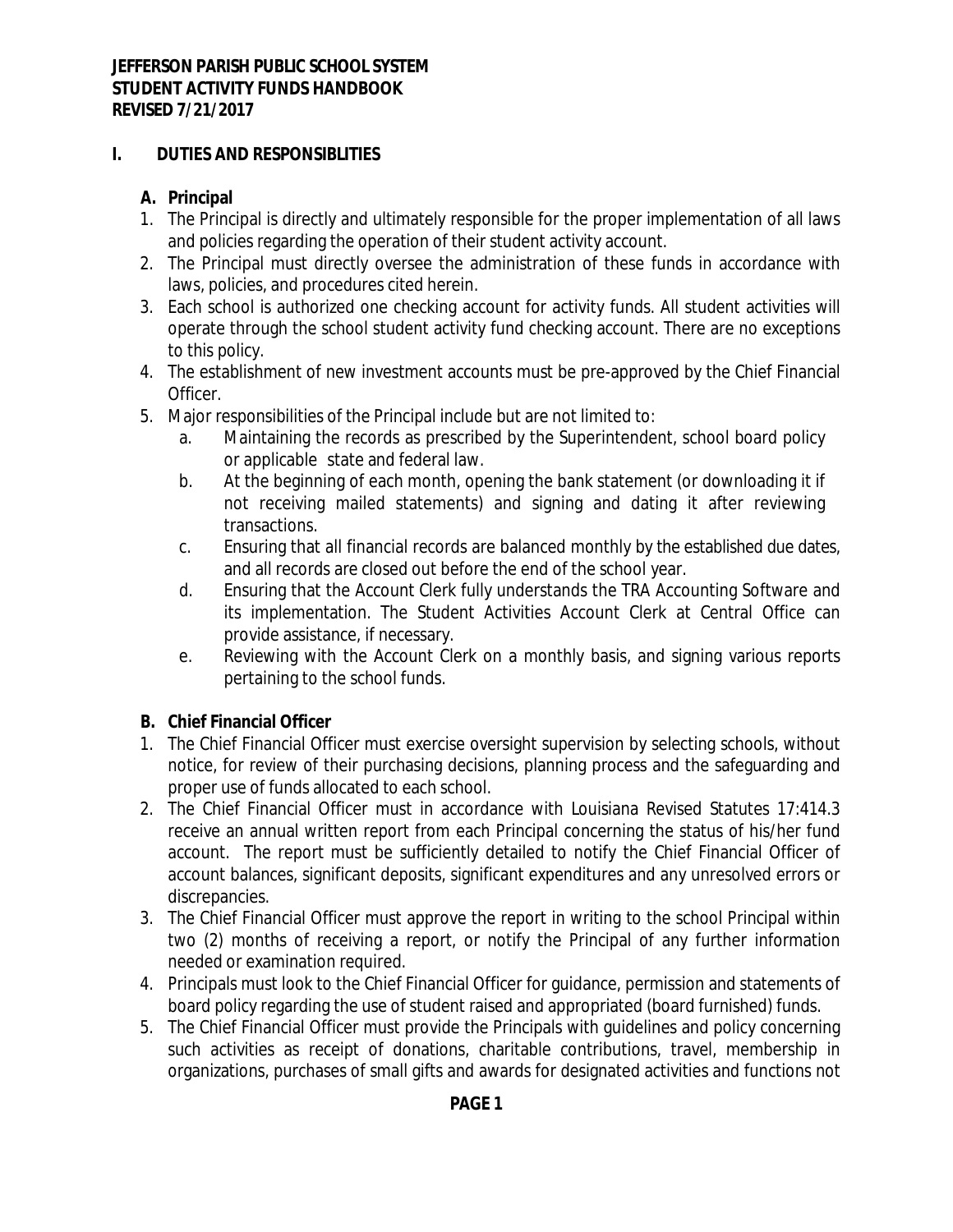related to students, furniture purchases, and other such applicable matters.

## **C. Superintendent**

- 1. The Superintendent has the authority and responsibility to implement all policies and rules pertaining to school funds and shall assign the Chief Financial Officer to carry out this function.
- 2. The Superintendent shall further ensure that the Finance Unit audits all school activity accounts annually.

## **II. SCHOOL ACTIVITY POLICIES & PROCEDURES**

- **A. Approval of Student Activities:** Activities that require **prior written authorization** from the Chief Financial Officer include the following:
- 1. Any equipment, whether purchased, rented or borrowed which is to be attached to a school building, including the custodial cottage.
- 2. Purchase of trees, if they comply with zoning regulations and future building plans of the School Board.
- 3. Expenses for appreciation of teachers, bus drivers, or other school-based employees. **Expenditure must be kept to a \$15 limit per person (maximum)**.
- 4. Expenses for food and beverages for **department meetings held on school grounds**. These must be kept to a maximum limit of **\$5 per person**.
- 5. Using the school property for charged parking at any school or community activity.
- 6. Payment for Principal's out-of-town travel.
- 7. Contributions to charitable and non-profit organizations. The majority of the general membership of a club must approve of the contribution before it is authorized. The Principal must exercise judgment in determining the appropriateness of the recipient.
- 8. Payments for a Principal's membership(s), up to \$300 annually, to an institutional organization in a related professional field.
- **B. Prohibited Activities:** Activities that are prohibited include the following:
- 1. Contributions to any non-school organization or membership of a personal nature. Purchase of articles for personal use of school board employees or other persons.
- 2. Personal expenses, loans, and/or extensions of credit to school board employees and other persons.
- 3. Floral offerings, with one exception. The exception applies only if the offerings are strictly voluntary and made entirely from teachers and/or students for a specific purpose.
- 4. "Memory/Graduation" rings at the elementary or middle level.
- 5. Gifts for retirement, maternity, etc., unless Hospitality or Teachers' Lounge accounts are utilized.
- 6. Donkey basketball games.
- 7. Can shakes.
- 8. Payment of travel, registration fees, continuing education or other associated expenses for Principals or other faculty members when such expense is of a personal nature.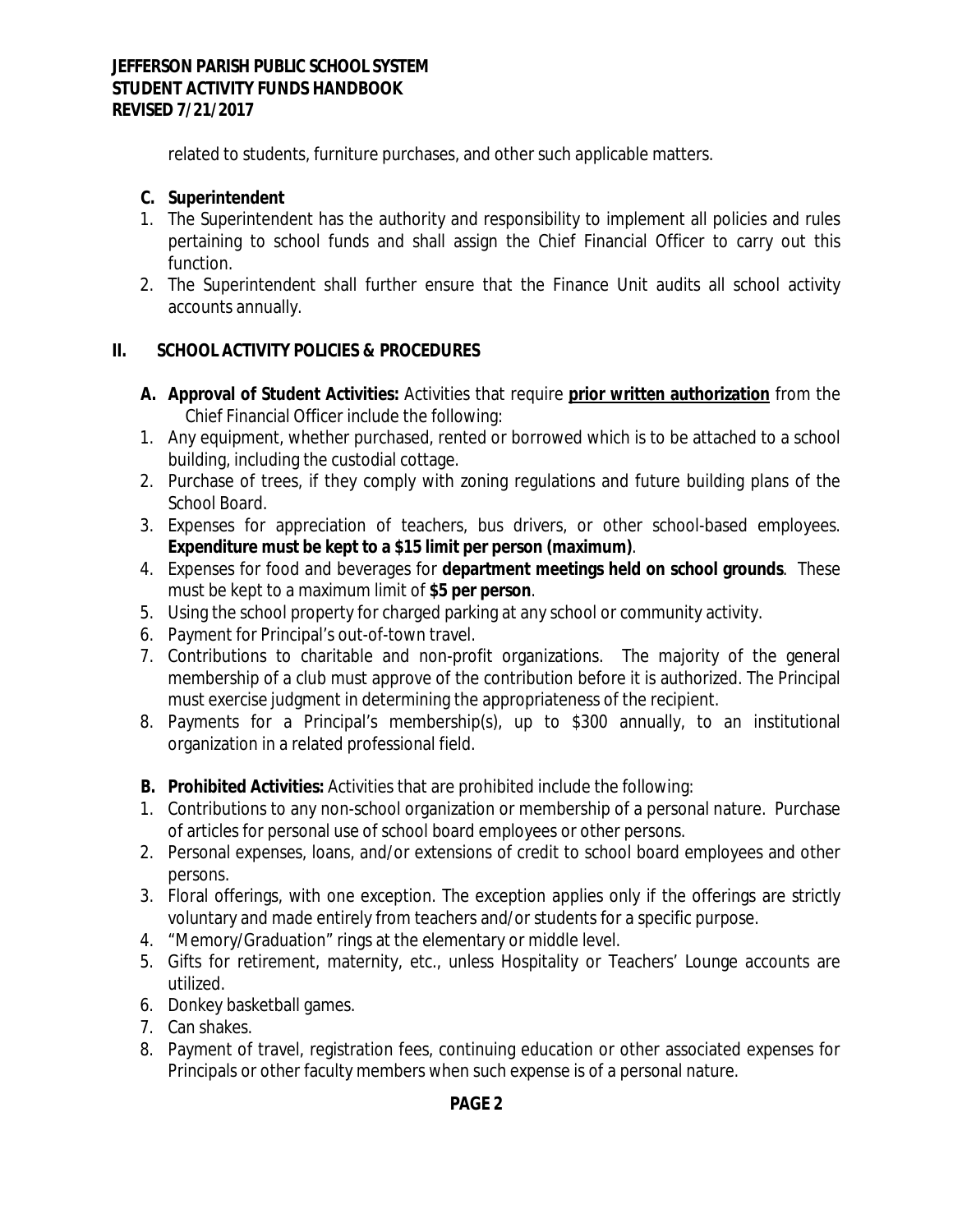- 9. School/class/club/association/parent organization will not be allowed to conduct a bingo on or off school property.
- 10. Purchase of alcoholic beverages of any kind for any purpose, on and off school premises. This includes all funds, specifically Hospitality and Teachers' Lounge.
- 11. Luncheons/dinners for a school-based personnel meeting at any restaurant paid for by the Jefferson Parish School System. These items may be paid from Hospitality or Teachers' Lounge accounts.
- 12. Cashing of personal checks for any employee/staff or anyone else.
- 13. Games of chance.
- 14. Raffles of any kind.
- 15. Any activity which, in the mind of a reasonable person, presents an unmanageable, real and/or present danger to the safety and well-being of the student, faculty or general public, or has the potential of damaging the good name of the Jefferson Parish Public School System.

## **C. Booster Club/PTO/PTC/PTA Procedures**

- 1. Principals are prohibited from becoming an officer of any tangential organization (PTO/PTC/PTA/Booster Club, etc.) associated with their school.
- 2. Further, no school employee may have check signing authority for any tangential school organization associated with the school at which they work unless approved by the Chief Financial Officer.
- 3. Pursuant to state law and school board policy, any funds spent from student classes and/or clubs must be spent in strict accord with the majority of the club members subject to the written approval of the Principal.
- 4. The only reason PTO/PTC/PTA/Booster Clubs, etc. exist is because of the existence of a Jefferson Parish Public School. Therefore, clubs/organizations should provide the Principal with:
	- a. A copy of their Charter (if incorporated) and by-laws
	- b. A list of the organization's goals
	- c. A monthly financial report that includes a copy of the bank reconciliation and copies of receipts/expenditures
	- d. A list of expected annual on and off campus fundraisers

# **III. SOURCES OF SCHOOL FUNDS**

All funds, including those generated from student and staff activities, become subject to the jurisdiction of the Jefferson Parish School Board and are subject to all provisions of this policy.

## **A. Annual District Allocations**

- 1. The JPPSS General Operations Fund Budget is prepared with annual allocations distributed annually to schools. Allocations are made to allow schools autonomy in expending the funds on allowable costs. Generally allocations are intended to allow for the purchase of items including, but not limited to, Materials of Instruction for both Regular & Special Education students, Library books and supplies, Travel, and various contracted services.
- 2. The JPPSS General Operations Fund expenditures are coded by the Account Clerk under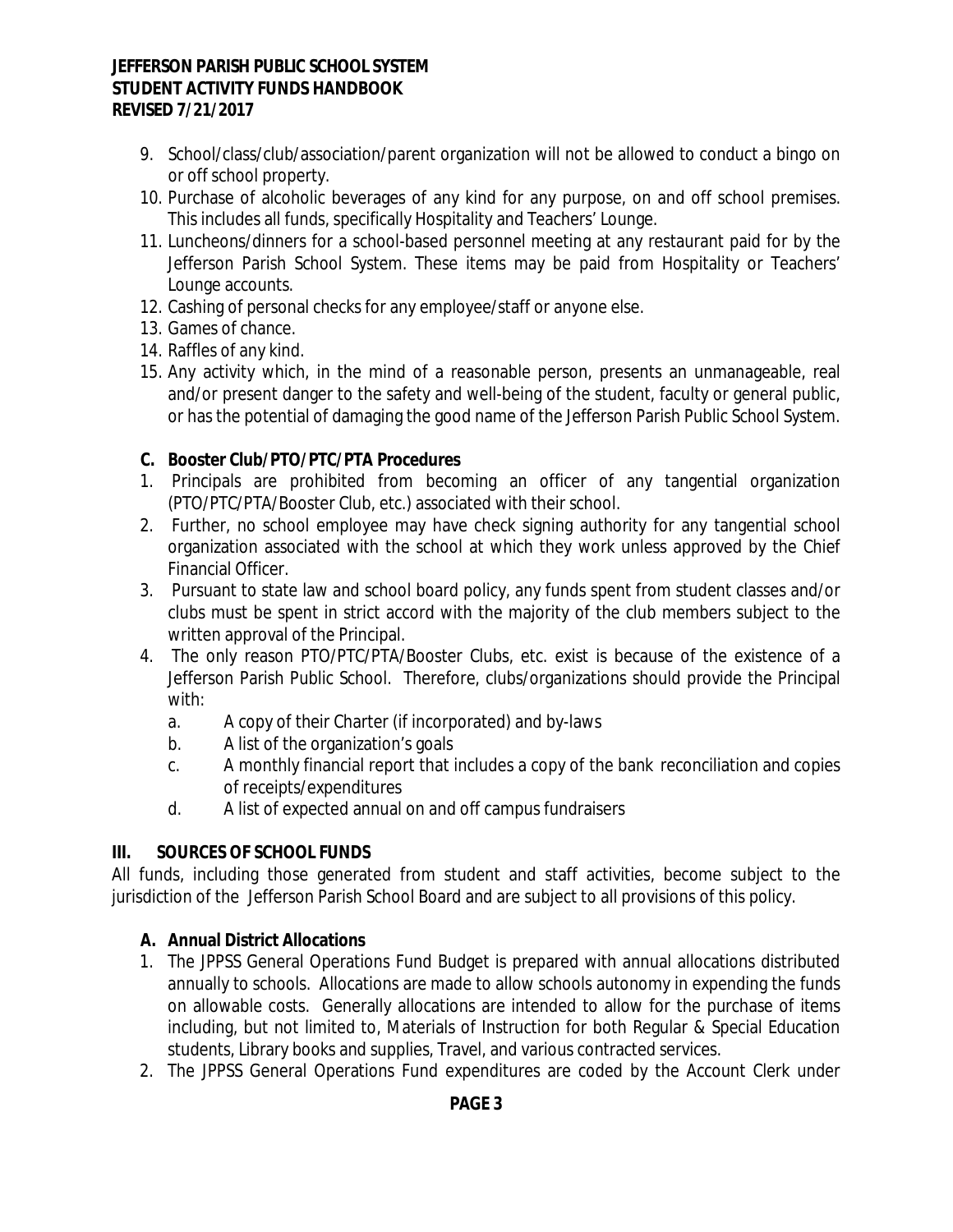"General Funds" accounts in TRA Accounting Software (via General Fund "0001" Series, General Fund Band "0002" Series and/or General Fund Connections "0003" Series).

3. All district funds allocated from the JPPSS General Operations Fund must be used and accounted for in the school year in which the funds are received, and prior to the Account Clerk's last contract date.

# **B. Athletics**

- 1. Guidelines for the athletics program must comply with School Board policies. Revenue from athletics should be limited to ticket sales, television and radio rights, program sales, concession sales at athletic events and the sale of athletic and physical education materials and supplies.
- 2. There should be a proper accounting for admission fees charged for all events, whether such is assessed in advance or upon entering the event.
- 3. All such fees should be controlled through the use of pre-numbered tickets. There should be different pre-numbered tickets for each event, with a different ticket color and numerical series for each price group. The tickets should be controlled and safeguarded from the point they are returned from the printer with the list of ticket numbers, through the point of issuance. The list of ticket numbers should be maintained as an audit trail of available tickets. A ticket reconciliation form should be prepared for the event comparing total tickets printed; tickets sold from all sources; and unsold tickets to cash collections. A copy of the reconciliation should be filed with the school Account Clerk. Unsold tickets should be retained through audit.
- 4. Principals are reminded that charges for parking at athletic events require the written approval of the Chief Financial Officer.
- 5. Athletic events held on school property must have adequate police security. The Sheriff's/Police Department assigns the number of law enforcement officers for athletic events.
- 6. Typically, for all games excluding football, the head coach handles the financial reports. There is a game manager who handles all aspects of the game (ticket sales, counting of money, securing the referees and workers and ensuring they get paid). To be noted, some schools may assign different individuals to perform the tasks as outlined above. Whichever the situation, a financial report is prepared based on the final figures. The Principal reviews and signs off on ALL reports. They submit a photocopy of each game report to the Athletic Department within five (5) business days of the conclusion of the event.

# **C. Charities**

- 1. Charity drives in the name of the school must have the written approval of the Chief Financial Officer.
- 2. The Chief Financial Officer must ensure that the goals and aspirations of the charitable organization for which funds are being raised do not conflict with the purpose and goals of the Jefferson Parish Public School System. In determining the worthiness of the recipient of a fund drive, the Principal must apply common sense and good judgment. If there are any reservations concerning the recipient, he/she must immediately seek advice from the Chief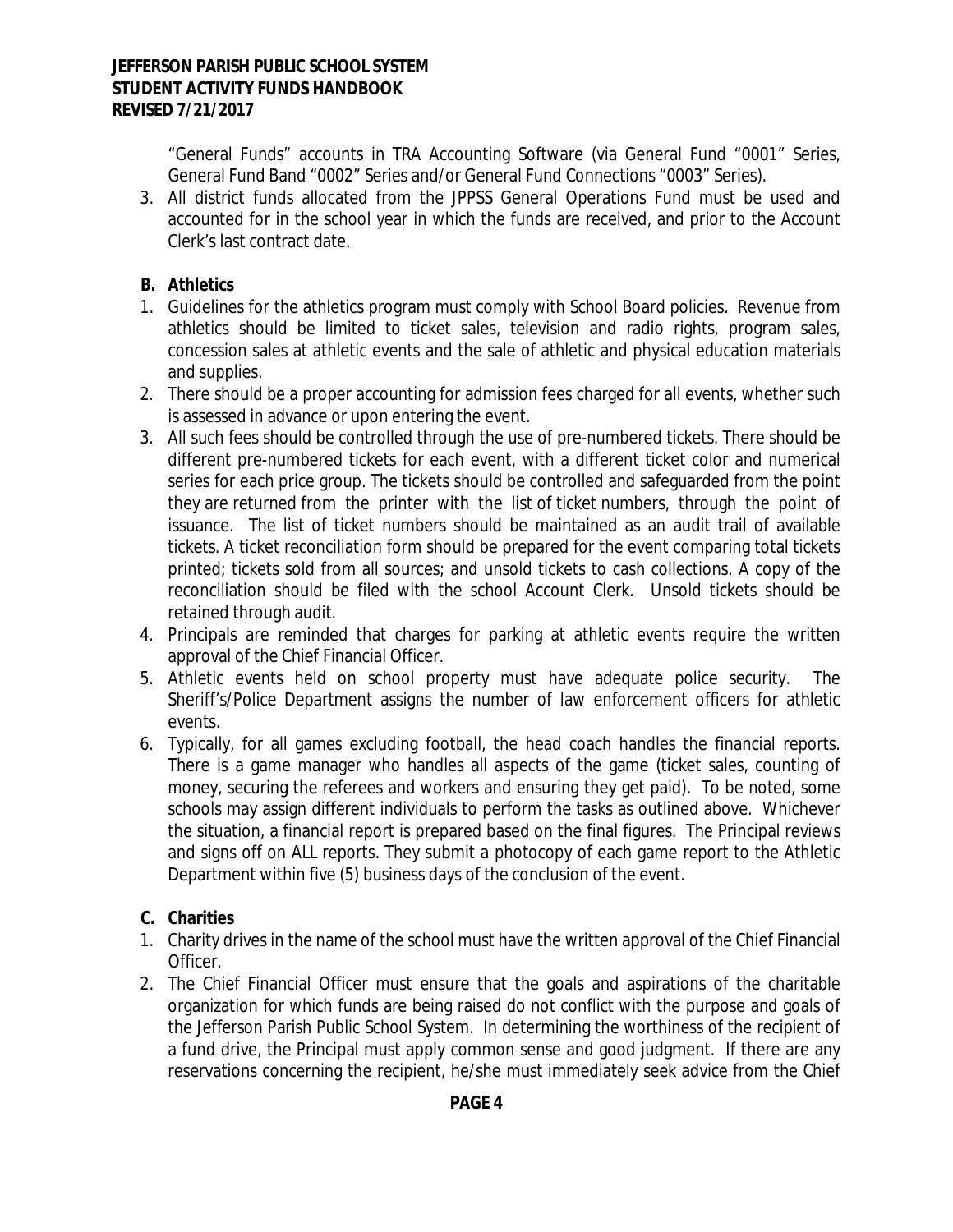Financial Officer.

- 3. Charitable contributions are prohibited from District Allocated funds. Disbursements to charities may only be made if a specific collection was made for this purpose.
- 4. Charitable contributions are not authorized unless the majority of the club membership votes to do so. Principals are charged with the responsibility of ensuring the appropriateness of such contributions. This should be in compliance with board policy. These activities also require prior written approval of the Chief Financial Officer.

# **D. Class/Club Funds**

- 1. A class and/or club may raise funds by dues, assessments, donations from members, dances, parties, sale of appropriate club or class merchandise approved by the Principal. The balance in any inactive club or graduating class must be transferred to the School Wide accounts (via TRA "0500" series) to be used for the benefit of the entire student body.
- 2. All fundraising events require a Fundraising Sales Report. The sponsor of the fundraising event is responsible for turning in the report to the Account Clerk within ten (10) days of the completion of the event. The Account Clerk is responsible for maintaining the records during the fundraising.

## **E. School Pictures**

- 1. The purchase of school pictures is considered a professional service and therefore is exempt from the \$20,000 limitation outlined in Section V, A, "Purchasing Policies and Public Bid Law."
- 2. Principals must adhere to the Jefferson Parish School Board process as described below.
	- a. The Principal must consider as a first priority, the price that the parent (child) must pay. The whole purpose of school pictures or videos is to provide students and parents with a memento of the student's school year. Although this is also considered a fundraising activity, it should not be at the expense of children or parents.
	- b. Photographer Commissions The commissions that schools can earn on specific photo sessions (types) are to be negotiated by each Principal.
	- c. Photographer Contracts Photographers desiring to do business with one or more schools must furnish to the Jefferson Parish Public School System Student Activities Account Clerk, Finance Unit, 501 Manhattan Blvd. Ste. 2200, Harvey, LA 70058, a Dishonesty Bond with Jefferson Parish Public School System as the Certificate Holder as follows:

| <b>Student Count</b> | Amount of Bond per school            |
|----------------------|--------------------------------------|
| 1,199 or less        | \$10,000                             |
| $1,200 +$            | \$20,000                             |
| 2-9 Schools          | Use total student count to determine |
| More than 10 schools | \$75,000                             |

3. Upon receipt of either of the above, the Student Activities Account Clerk must furnish the photographer a letter authorizing him/her to do business with the Jefferson Parish Public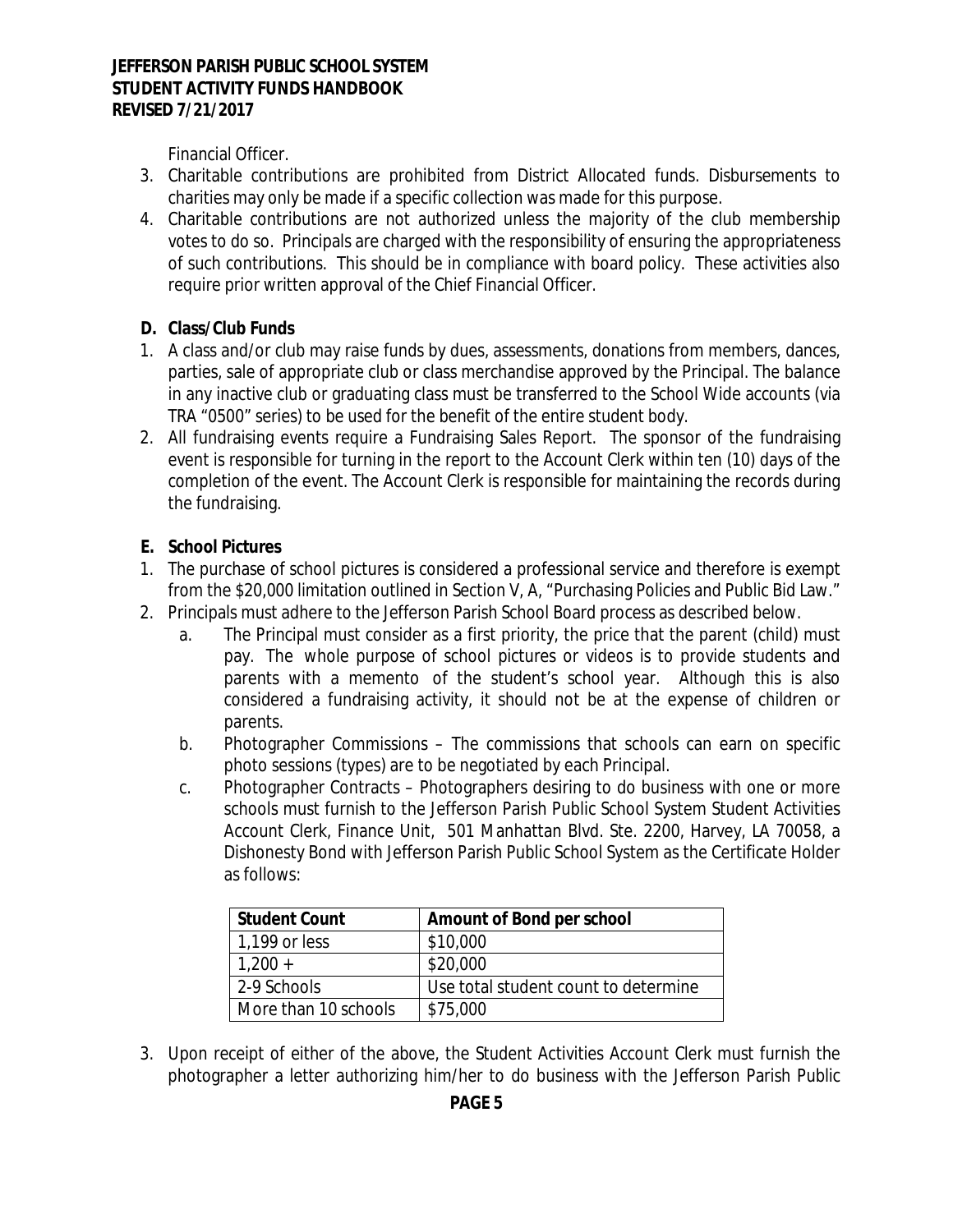School System.

## **F. Video Imaging**

- 1. Video imaging of graduations and other student activities is authorized provided that the service is obtained on a competitive proposal basis and that the cost be completely covered by expended revenues (sales).
- 2. Principals are reminded that student welfare should be the overriding principle, so the charge to students for this service should be the lowest possible. If videographers require a deposit to guarantee a video, and therefore have control of the student money, they must adhere to the following guidelines:
	- a. Videographer Commissions The commissions that schools can earn on specific video sessions are to be negotiated by each Principal.
	- b. Videographer Contracts Videographers desiring to do business with one or more schools must furnish to the Jefferson Parish School System Student Activities Account Clerk, Finance Unit, 501 Manhattan Blvd, Ste. 2200, Harvey, LA 70058, a Dishonesty bond with Jefferson Parish Public School System as Certificate Holder as follows:

| <b>Student Count</b> | Amount of Bond per school            |
|----------------------|--------------------------------------|
| 1,199 or less        | \$10,000                             |
| $1,200 +$            | \$20,000                             |
| 2-9 Schools          | Use total student count to determine |
| More than 10 schools | \$75,000                             |

- 3. Upon receipt of either of the above, the Student Activities Account Clerk must furnish the videographer a letter authorizing him/her to do business with the Jefferson Parish Public School System.
- 4. Schools that video their own activities for the sale of copies must deposit the profits of these sales in the student activity account.

## **G. Fundraising**

- 1. Responsibility/Participation (LLA Guidance)
	- a. The School Board has the responsibility of ensuring the accountability and safekeeping of all funds under its jurisdiction. In the exercise of this responsibility nothing in this regulation is meant to dictate how funds raised for specific purposes will be spent. The sole purpose of this regulation is to ensure accountability. Therefore, funds placed in the school student activity account come under the direct supervision of the Principal. Funds in a tangential organization come under the direct supervision of the membership of that organization.
	- b. All funds derived from fundraisers held on school board property, conducted by school personnel/children for school purposes, without any participation from any tangential organization, e.g., PTO, PTA, booster club must be deposited in the student activity fund.
	- c. All funds derived from any fundraisers conducted entirely by any tangential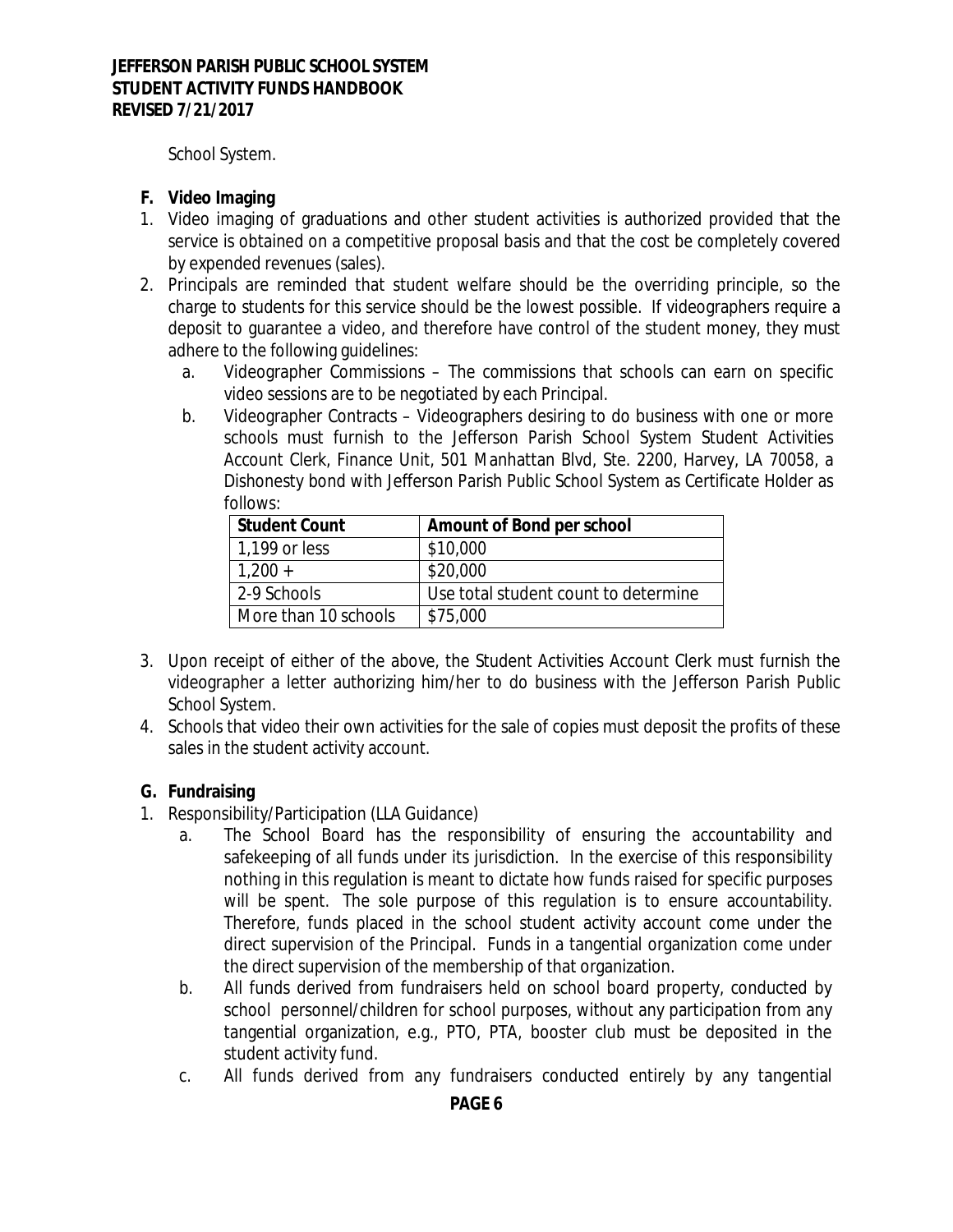organization, PTO, PTA, booster club, will be deposited as the organization decides. When a fundraiser is conducted jointly by the school and the tangential organization, on school grounds, during school time, utilizing school staff with only secondary assistance from the tangential organization, all funds received must be placed in the student activity fund, regardless of whether or not the organization has an independent bank account.

- d. When a fundraiser is conducted jointly by the school and the tangential organization, with only secondary assistance from the school staff, a minimal use of school staff and school time, all funds received will be placed as the organization decides. If the organization donates any of the funds from their fundraisers to the school, the donated funds must be placed in the student activity fund.
- e. When a staff member is a member of the tangential organization, any effort exerted during school hours in fundraising activities is deemed to be on behalf of the school not the tangential organization.
- f. If a Principal is unsure whether the funds to be earned from a joint fundraising activity are school funds or the tangential organization's funds, the Principal should consult with the Chief Financial Officer.
- g. Principals are prohibited from becoming an officer of any tangential organization (PTO, PTA, Booster Club, etc.) associated with their school. Further, no school employee shall have check signing authority for any tangential school organization associated with the school at which they work unless approved by the Chief Financial Officer for the school.
- 2. Approval/Usage/Monitoring
	- a. All fundraising activities must have the prior written approval of the Principal via the Fundraising Sales Report, and must be documented in accordance with these guidelines noted above. There are no exceptions.
	- b. No fundraiser shall last longer than sixty (60) days without written approval from the Chief Financial Officer. All fundraisers must end prior to the last ten (10) days of student attendance in a school year.
	- c. Pursuant to state law and school board policy, any funds spent from student classes and/or clubs must be spent in strict accord with the majority of the club members subject to the written approval of the Principal.
	- d. Persons in charge of fundraising activities must complete the preapproved Fundraising Sales Report at the conclusion of each sale. This report will assist schools in maximizing their profits on sales while reducing losses. If there are any questions, please contact the Student Activities Account Clerk.
	- e. Unusual or extreme fundraising activities (such as large scale rides/fairs) must be coordinated with the Chief Financial Officer and require an insurance rider. To obtain such a rider, the Principal must contact the Jefferson Parish School Board insurance consultant.

# **H. Other Sources of Raising Funds**

1. Concessions – School wide snack sales are allowed for fundraisers, athletic events, school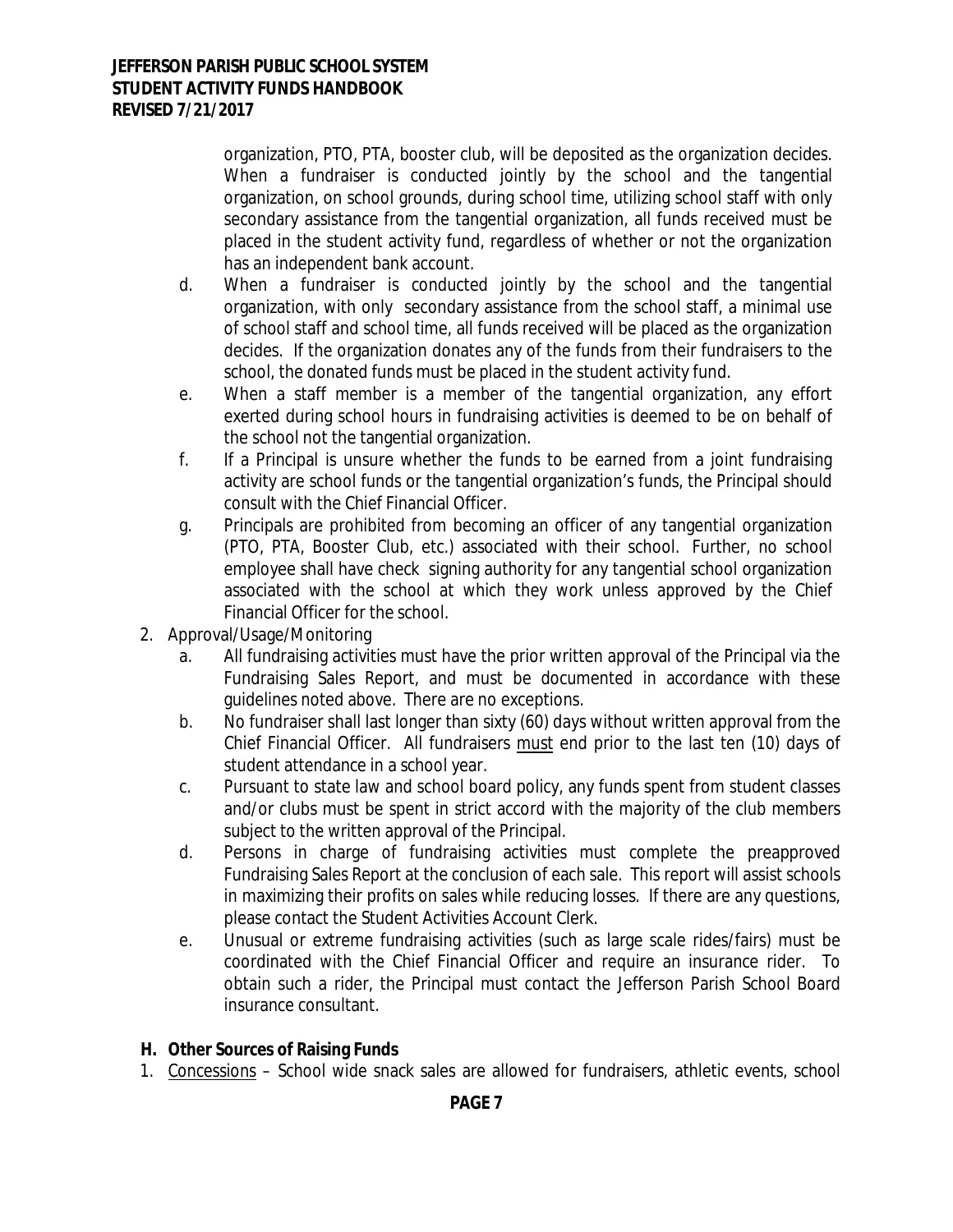plays, holiday parties, and the like. Money raised by organizations is to remain with the organization. Parent groups and school-approved organizations will be allowed to conduct snack sales during the afternoon recess, during the last ten (10) minutes of the lunch period for high schools and after the last lunch period for middle and elementary schools. Beverages and food items may be sold at the end of physical education classes when students are dressing for class.

*The above regulations do not apply to drink and snack machines located in the Teachers' Lounge for employee use only.*

- 2. Entertainment and Dances Schools that conduct entertainment and dances on school property must have proper adult supervision. The school must contact the Police Detail Office at the local law enforcement agency or use the policemen-on-campus to arrange adequate security for all events. There should be a proper accounting for admission fees charged for all events, whether such is assessed in advance or upon entering the event. All such fees should be controlled through the use of pre-numbered tickets which will be issued by the accounting office. The Account Clerk will keep a log of the ticket numbers and the person in charge of the event will need to sign out the ticket numbers being issued. There should be different pre-numbered tickets for each event, with a different ticket color and numerical series for each price group. The tickets should be controlled and safeguarded from the point they are returned from the printer with the list of ticket numbers, through the point of issuance. The list of ticket numbers should be maintained as an audit trail of available tickets. When cash from ticket sales is deposited with the designated individuals, a receipt should be issued to show the total number of tickets issued to the seller, the number of returned-unsold, and the balance remitted in cash. A ticket reconciliation form should be prepared for the event comparing total tickets printed; tickets sold from all sources; and unsold tickets to cash collections. A copy of the reconciliation should be filed with the school Account Clerk. Unsold tickets should be retained through audit.
- 3. Entertainment during school hours Entertainment conducted during school hours, to which admission is charged, should be kept to a minimum number and admission charges fixed at amounts permitting the maximum student attendance. The Chief Financial Officer will determine the maximum number of specific activities.
- 4. Gifts/Donations The Principal may, with the understanding that ownership is in the name of the Jefferson Parish School Board, accept gifts of material and equipment. If the gift or donation is considered a fixed asset based on dollar value, it must be entered in the property control system and tagged. The JPPSS Acceptance of Donation form must be filled out and signed by the donor, Principal, and Chief Financial Officer. This does not apply to personal gifts between staff members.
- 5. Publications The sale of publications includes school newspapers, yearbooks, and other publications.
- 6. Fairs Schools may, with written approval from the Chief Financial Officer, conduct fairs (booths, etc.). The school must contact the Police Detail Office to arrange adequate security for all events.
- 7. Vending Machines Vending machines for beverages and light snacks that are installed in the teachers' lounge will benefit employees. All other vending machines will benefit the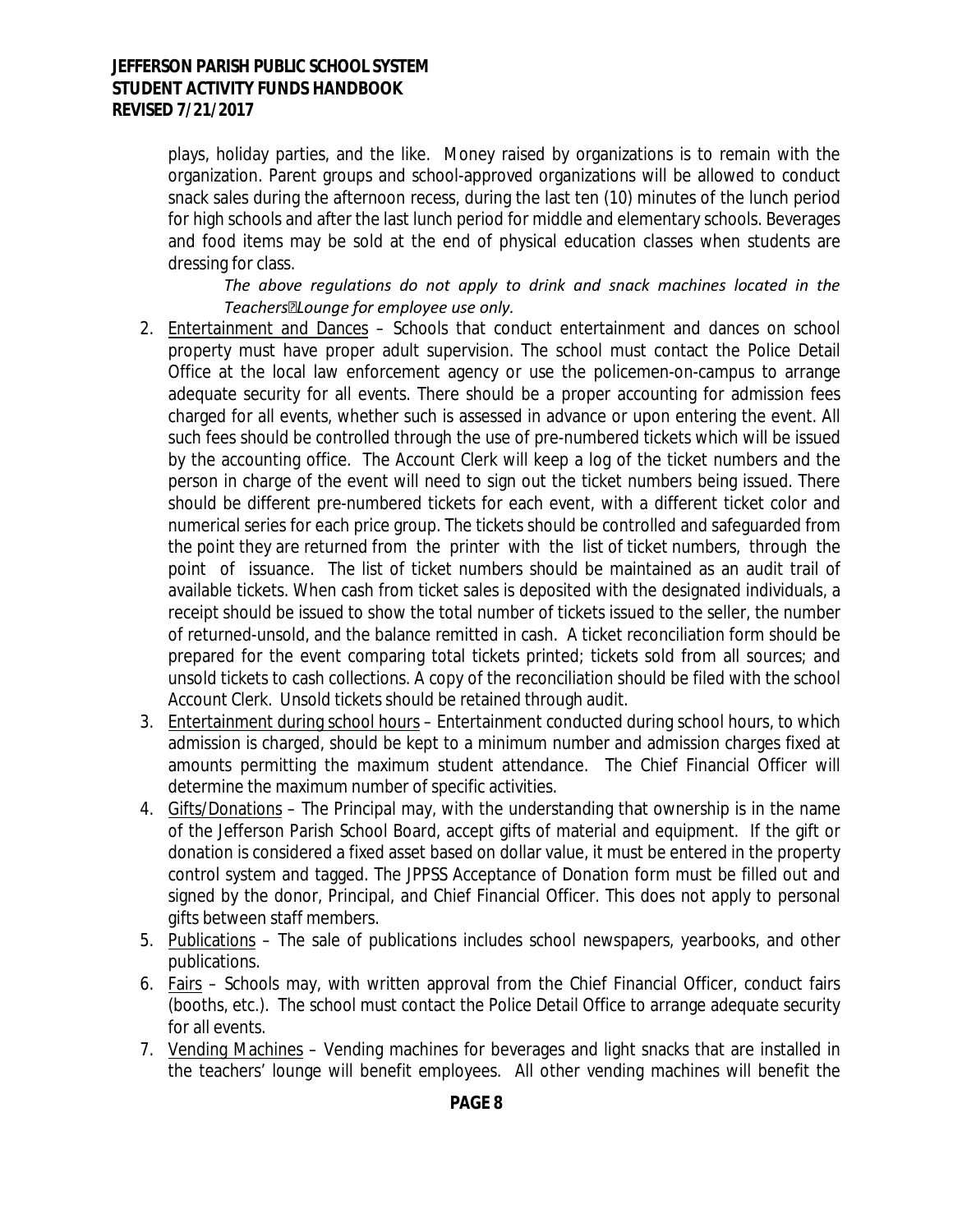student body or a specified organization.

## **IV. ACCOUNTING PROCEDURES FOR STUDENT ACTIVITY FUNDS**

#### **A. Bank Accounts**

- 1. Checking Account
	- a. Permission to open and/or move an account to a new bank must be in writing from the Chief Financial Officer.
	- b. The checking account must be in the name of the school. Signature cards must list the Principal along with two (2) other employees who may include the Assistant Principal, Dean, secretary, or an administrator/teacher. The Account Clerk may not sign checks.
	- c. Schools are not permitted to have more than one checking account. The activities of the school flow through that one single checking account, preferably interest bearing, on which checks may be drawn.
	- d. Cashing of personal checks of employees/staff, or anyone else, is prohibited. Further, all school personnel are prohibited from issuing any checks made payable to "Cash."
	- e. The payee may not be a signer on a check made payable to said payee.
- 2. Savings Account or Investments
	- a. Schools are authorized to have either a savings account or an investment but not both.
	- b. Savings accounts or investments must be opened in the name of the school.
	- c. Savings account must be fully protected by the Federal Deposit Insurance Corporation (FDIC). Investments must be fully collateralized and/or fully insured by the U.S. Government.
	- d. No purchases can be made directly from the savings account or investment account. To make a purchase from these funds, the funds must be transferred to the checking account.

## **B. Receiving Guidelines**

- 1. Receipts
	- a. The Account Clerk must assign JPPSS issued pre-numbered triplicate receipt books to teachers who will be collecting funds from students throughout the school year. The JPPSS Collection of Funds and Receipt Book Acknowledgment Form must be completed for each receipt book issued, and it must be signed by both the Account Clerk and the teacher/moderator upon distribution. A log must be kept by the Account Clerk showing which receipt books are assigned to each teacher. The Account Clerk must record daily, the receipts collected from each teacher/moderator and reconcile weekly for any voided or missing receipts. The auditor will request this information, so it should be readily available.
	- b. The moderator/receiver must submit all money collected to the Account Clerk the day it is collected. Under no circumstances should any money be held by the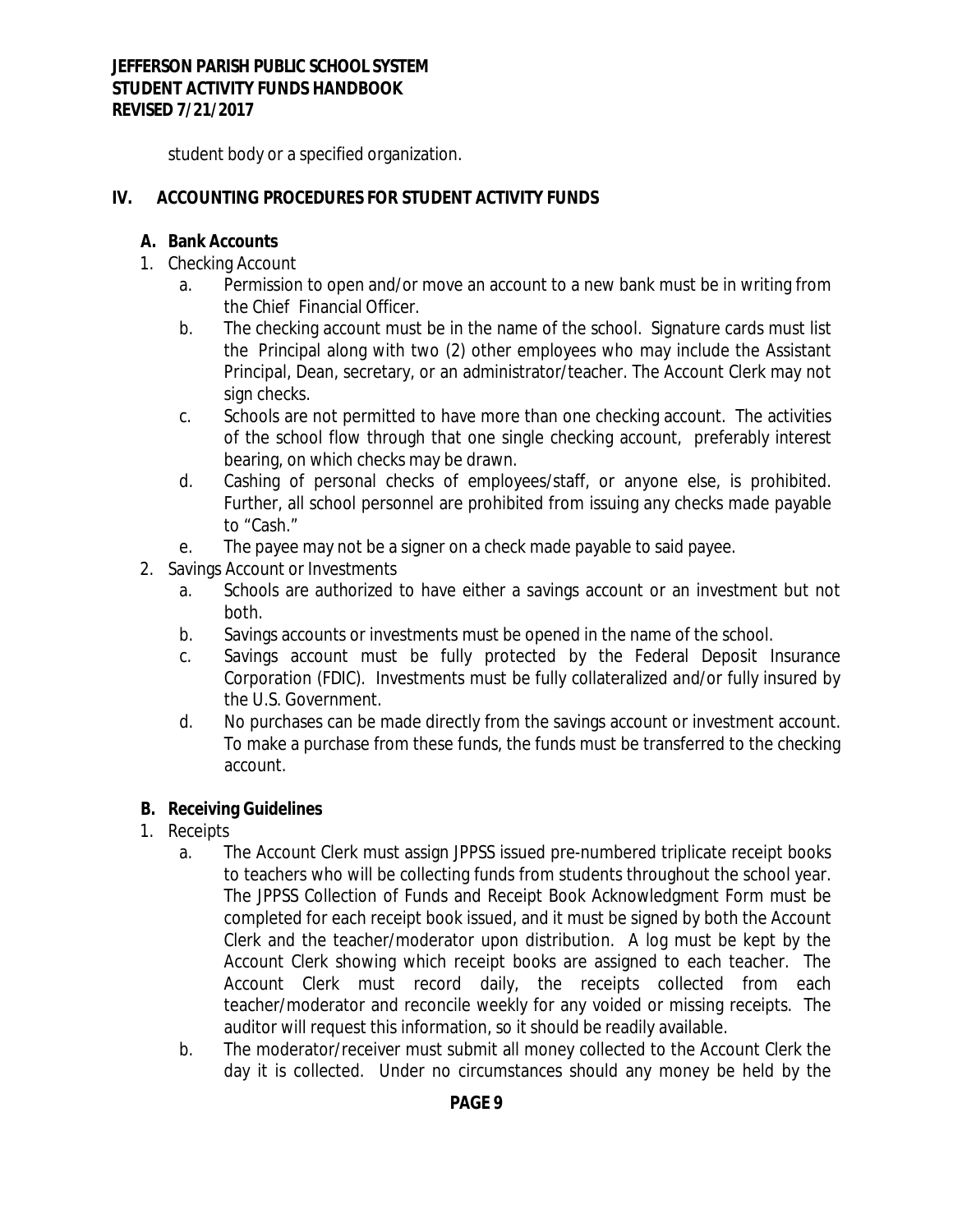moderator/receiver.

- c. Principals are reminded that it is contrary to Jefferson Parish School Board policy to keep money in a desk or cabinet. All monies, except petty cash, should be deposited daily. For events, such as football games and dances conducted after school hours, the Account Clerk is to provide, prior to the event, the necessary supplies for a night deposit of monies collected. In the event of an emergency, the money must be secured under lock and key on campus until the next opportunity to make the deposit or a night deposit must be made. All petty cash must be secured under lock and key. The Account Clerk and the Principal are the only people who may hold the key or know the combination. They are not to allow anyone else to use the key or disseminate the combination.
- d. The Student Activity Accounts Detailed Deposit Form (STUACT2) is used to record in detail, all amounts collected at the school. All funds received by the school must be recorded on a STUACT2 form. The form is in triplicate so care should be taken to ensure that information is legible on the  $3<sup>rd</sup>$  copy. A separate form should be completed by a moderator/receiver for each activity. The check number, issuer's name as listed on the check, student name and amount received should be completed in the appropriate CHECKS section. The Receipt number issued to the student should also be included for receipts of cash in the CASH section along with the Student name. The range of receipt numbers submitted with the STUACT2 must be listed on the form in the appropriate section.
- e. The **Account Clerk must not collect any money directly**. All money received by the Account Clerk should already be recorded on the STUACT2 by the moderator/receiver and presented to the Account Clerk for verification/signature and entry into the accounting software.
- f. Receipts must be issued when the amount collected is greater than or equal to \$5.00. Teachers shall not be required to issue receipts to students for amounts less than \$5.00 unless the amount is for a club or activity which requires the tracking of Student Account Balance such as Junior/Senior Dues or Field Trip. The STUACT2 should still be completed and submitted to the Account Clerk daily.
- g. The yellow copy of the receipts issued to students/parents should be attached to the white copy of the STUACT2. The moderator/receiver should sign and present the entire STUACT2 form with student receipts and money to the Account Clerk for verification and entry into the accounting software. If for some reason the Account Clerk is unable to verify the deposit immediately, the moderator/receiver should detach the pink copy of the STUACT2 and leave the white copy, the yellow copy, and the money with the Account Clerk. The Account Clerk should initial the pink copy indicating that funds have been received but not yet verified.
- h. Once the STUACT2 total is verified, the total is entered into the TRA Accounting Software as a Receipt. The result of the transaction is a pre-numbered computer receipt that is issued and signed by the Account Clerk and the person turning in money. Once the receipt is entered, the TRA receipt number should be written on the STUACT2 in the designated area. The Account Clerk should print out two (2)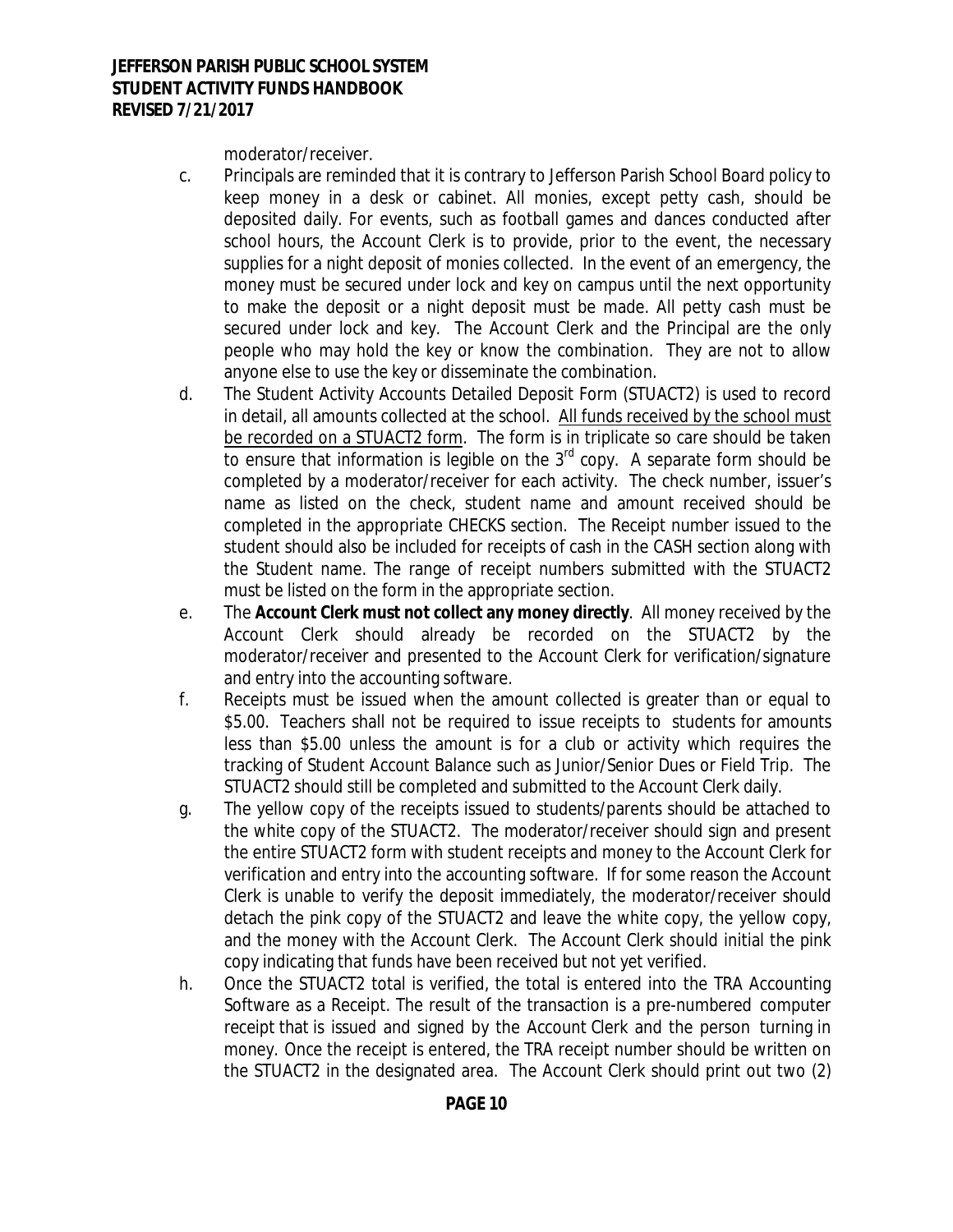copies of the TRA receipt, which is a perforated duplicate. One copy stays with the white STUACT2, and the second copy should be attached to the yellow copy of the STUACT2 and given the moderator/receiver. The moderator/receiver should remove the bottom portion of the TRA receipt and attach to their pink STUACT2. The Account Clerk will issue a receipt as soon as possible, but no later than the next business day.

- i. A receipt should never be voided or edited. Should an error be made, a journal entry must be entered with necessary reference to the original receipt.
- j. Personal checks should never be cashed with school funds by replacing money collected with a personal check.
- k. The Account Clerk needs to give teachers/moderators access to their ledger monthly so the teachers can reconcile to their supporting documents. The teachers can keep a log of each activity's collections to tie to the ledger from the accounting office. Any discrepancies should be handled immediately. All documentation should be kept in the teacher's folder and be readily available for the annual audit at any time.
- l. The JPPSS issued pre-numbered receipt books assigned to the teachers must be turned in to the **Principal** or Principal's designee (who may not be the Account Clerk) at the end of the school year along with the yellow copy of the STUACT2 form with corresponding TRA receipt attached. The pink copy, with TRA receipt attached, will remain with the moderator/receiver. The Account Clerk should not have access to the teachers' receipt books once they are distributed. The JPPSS Collection of Funds and Receipt Book Acknowledgment Form must be signed by both the Principal and teacher/moderator upon collection. The receipt books, yellow copies of STUACT2s with TRA receipts attached, and completed JPPSS Collection of Funds and Receipt Book Acknowledgment Form should be sealed and kept in a secured area. These items need to be available for the annual audit.
- m. If in the event a receipt book is lost or stolen, a police report must be filed and the Account Clerk must notify the Chief Financial Officer.
- 2. School Lunch and Concession Collections
	- a. All Cafeteria Managers must turn in collections daily to the Account Clerks for deposit. The managers must complete a STUACT2, and attach the white copy of the corresponding triplicate till sheets for each collection period that day. The yellow copy of the till sheet should remain with the Cafeteria Manager, and the pink copy should remain with the Cafeteria Technician (cashier). The Account Clerks must count the money and issue a receipt to the Cafeteria Manager. Both parties must sign the receipt and retain their part as verification of the deposit.
	- b. The Account Clerk will make the deposits at the bank daily and record the amount into the student activity fund checking account (via TRA "0004" series). If the Account Clerk is not available, the Principal may assign someone else the responsibility of making the deposits.
	- c. Once a month, a check must be issued for the total lunch money collected and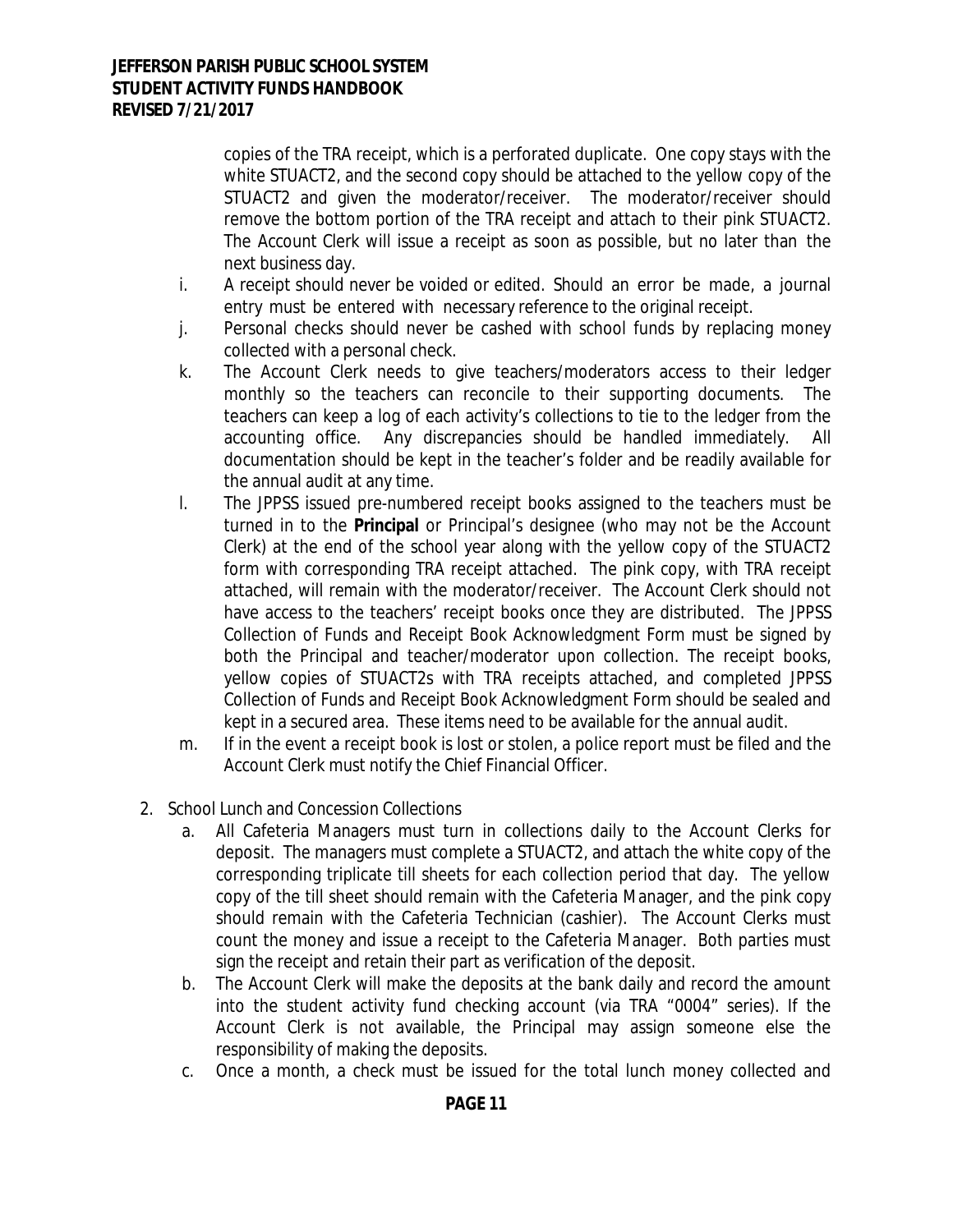made payable to "JPPSS Lunches". It must be submitted to the Finance Unit with a breakdown of each day's deposit. The funds are due to Central Office by the 5th business day of the following month.

- d. The Account Clerk must notify the Principal if the Cafeteria Manager does not turn in money daily.
- e. The Finance Unit will verify bank deposits to daily food service collection reports and notify the Child Nutrition Accountant of any discrepancies.
- f. All cafeteria concessions operated by the school cafeteria personnel will be maintained in the same manner as school lunch money. Concessions operated by other entities are addressed in earlier sections.
- 3. Childcare Collections
	- a. Childcare collections must be submitted to the Account Clerk by the following business day. These funds must be secured under lock and key until they can be given to the Account Clerk.
	- b. The Childcare Account Clerk or Child Care Director should submit the STUACT2, along with all childcare receipts and the money to the Account Clerk for each day's collections. If for some reason the Account Clerk is unable to verify the deposit immediately, the Childcare Account Clerk should detach the pink copy of the STUACT2 and leave the white copy, the yellow copy, and the money with the Account Clerk. The Account Clerk should initial the pink copy indicating that funds have been received but not yet verified.
	- c. On a weekly basis, the Childcare Account Clerk must give the Account Clerk the weekly childcare reconciliation report that is submitted to Central Office. The Account Clerk should reconcile this report with the childcare funds submitted for the week.
- 4. Deposits
	- a. The bank account must be in the name of the individual school, Jefferson Parish Public School System.
	- b. An endorsement stamp with the school name, account number, and the wording "For Deposit Only" should be used to stamp all checks.
	- c. A duplicate deposit slip processed by the teller must be obtained for each deposit.
	- d. All collections must be posted and deposited daily. All event money collected after school hours should be put in the school's safe or deposited in tamperproof bags at the bank's night depository. The moderator/receiver turning in the money to be deposited needs to fill out the Student Activity Accounts Detailed Deposit Form (STUACT2), and turn in the white and yellow copies to the Account Clerk. This form must be signed by the person turning in the money and the Account Clerk who is receiving the money for deposit. Once the count is verified and entered into the TRA Accounting Software, the Account Clerk will provide the TRA receipt attached to the yellow copy of the STUACT2 to the moderator/receiver. The moderator/receiver should remove the bottom portion of the TRA receipt and attach to their pink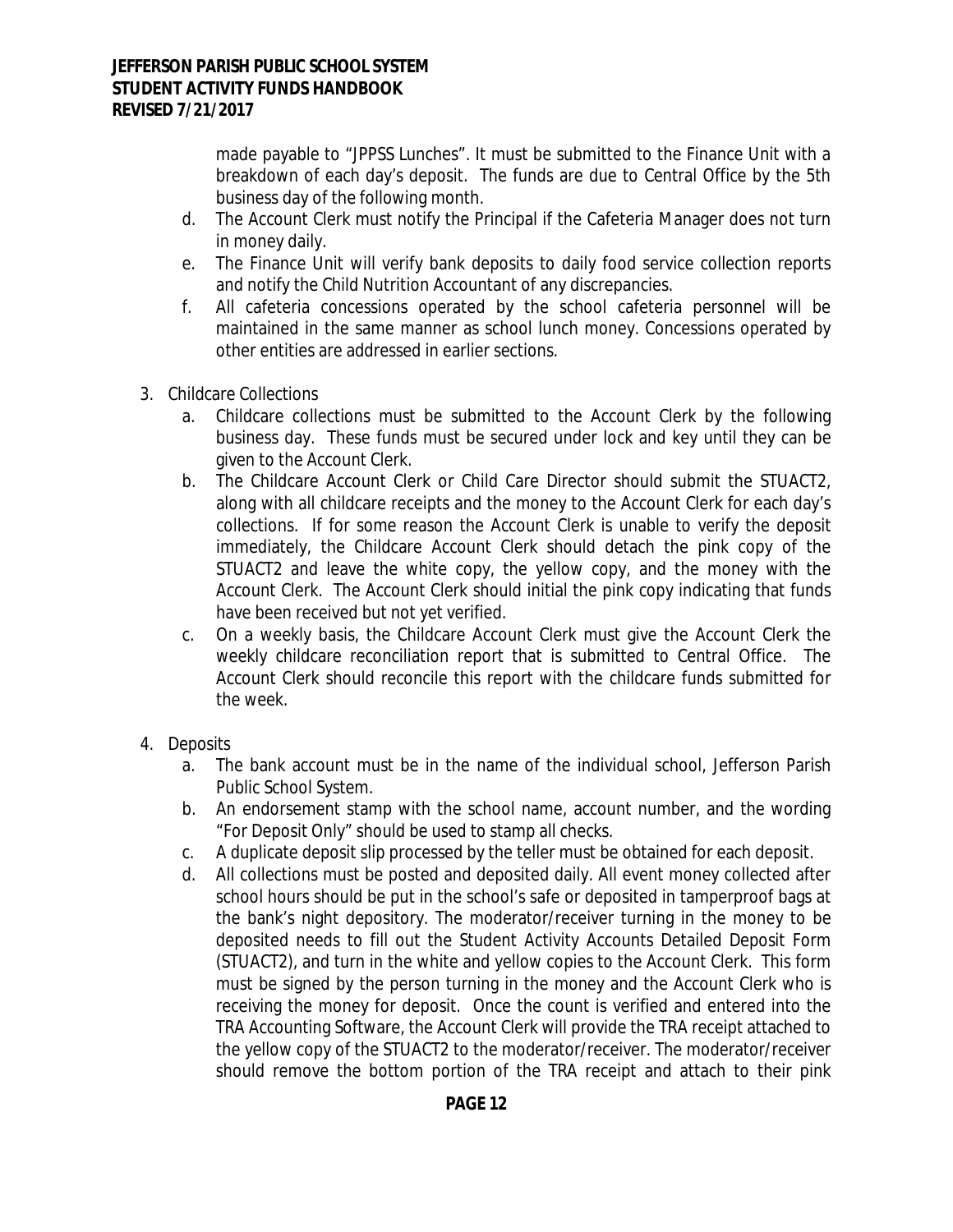# STUACT2.

e. If a deposited check is returned by the bank, promptly collect the entire amount charged from the maker or endorser along with a \$25.00 fee to cover handling and bank charges incurred. Any parent that has multiple NSF occurrences will be required to pay any future required payments with cash or a money order for the remainder of the school year. The Internal Auditors will monitor to ensure NSF fees are collected.

## **C. Disbursing Guidelines**

- 1. Checks
	- a. All payments must be supported by proper documentation. The support should include: purchase order (see Section V, B), original invoice, cash register receipt, registration form, and/or signed delivery ticket. If bids are required, ensure proper bid law compliance was followed (which can be found in Section V). All documentation must be attached to the check. Quotes or sole source letters that were necessary for the purchase must also be attached to the check. Additionally, all disbursements requiring prior written approval from the Chief Financial Officer must have said approval attached.
	- b. Signatures of at least two (2) people (Principal and one alternate (one of which cannot be the Account Clerk)) should be authorized at the bank; two (2) authorized signatures are required on all checks. In accordance with LA Revised Statute 17:414.3 Section B(3)(b), "No monies shall be drawn on the school fund account unless the request for withdrawal of funds carries two signatures, one of which shall always be the Principal's." Should the Principal be away from campus for an extended period of time, his/her designee may sign in his/her place.
	- c. Never alter a check. Should an error be made, mark the check as "Void" both manually and in the TRA Accounting Software, leave it in numerical order, and issue another check.
	- d. Do not issue checks payable to "Cash."
	- e. The payee may not be a signer on a check made payable to said payee.
- 2. Childcare Disbursements
	- a. All expenses pertaining specifically to childcare (supplies, salaries, etc.) should be paid with childcare funds. They are to be spent from the Childcare & Summer Camp Account (TRA account 0400.3300).
	- b. All expenses unrelated to childcare but for which childcare profits are to be used must be paid from the Childcare Profits accounts. The Account Clerk must create a transfer of funds from Account 0400.3300, Childcare & Summer Camp, to the appropriate Childcare Profits account (TRA Account "0404" Series). The transfer must be in the exact dollar amount of the expense to be paid. If too much money is transferred or the funds are no longer needed, the funds must be transferred back to the Childcare & Summer Camp Account (TRA account 0400.3300). All transfers must be documented on the standard JPPSS Transfer Form which is to be signed by the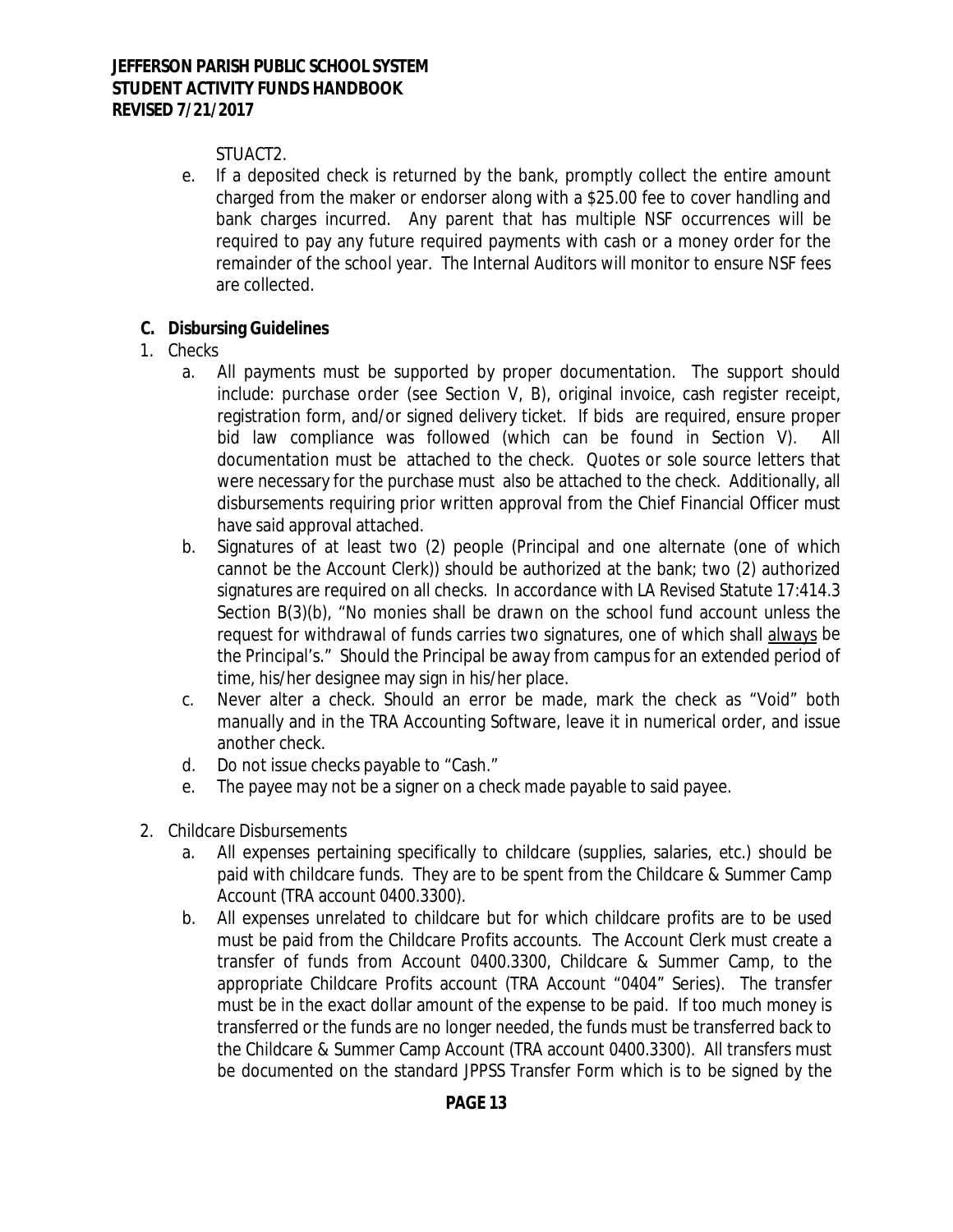Principal.

3. Petty Cash Fund

If desired, a petty cash fund may be established for making small expenditures.

- a. To establish the fund, issue the check payable to the Account Clerk.
- b. Evidence of payment must be retained for all purchases made from this fund. The documents must prove that the expenditures have been approved by the Principal or other authorized person.
- c. If the fund needs to be replenished, it must be reimbursed by the amount expended, charging the appropriate activity account(s).
- d. The fund must be returned to the full amount at year end.
- e. Petty cash funds must be secured under lock and key on campus. At no time should petty cash funds be stored off campus. Only the Principal and Account Clerk may hold the key or combination. They must not allow anyone else to use the key or to disseminate the combination to others.
- f. The following limits are established for each school level: Elementary/K-8/Middle/Junior High Schools \$75.00 Career Center/ High Schools \$100.00

## **V. PURCHASING PROCEDURES FOR STUDENT ACTIVITY FUNDS**

**A. Purchasing Policies and Public Bid Law:** General purchases made at the school level must follow the guidelines listed below. These amounts are exclusive of shipping charges. Evasion of these regulations by breaking up purchases into amounts less than those indicated below is strictly prohibited.

REQUISITION TOTAL:

| $$0.00 - $2,999.99$      | Quotes are optional at the discretion of the Principal.          |
|--------------------------|------------------------------------------------------------------|
| \$3,000.00 - \$19,999.99 | Three (3) written quotes must be procured by the school and      |
|                          | kept on file (See exceptions below). If three (3) actual quotes  |
|                          | cannot be obtained, the school must indicate in the file that at |
|                          | least three (3) companies were contacted in an effort to obtain  |
|                          | quotes. Schools are reminded that a response of "no quote"       |
|                          | from a vendor is considered to be a quote. The general rule is   |
|                          | that the lowest quote meeting all specifications shall be        |
|                          | accepted. When the lowest quote is not the quote chosen,         |
|                          | sufficient written justification must be documented in the file. |
| \$20,000.00 & Over       | This purchase must be handled by the Central Purchasing          |
|                          | Department as required by the Public Bid Law (see exceptions     |
|                          | below).                                                          |

Exceptions: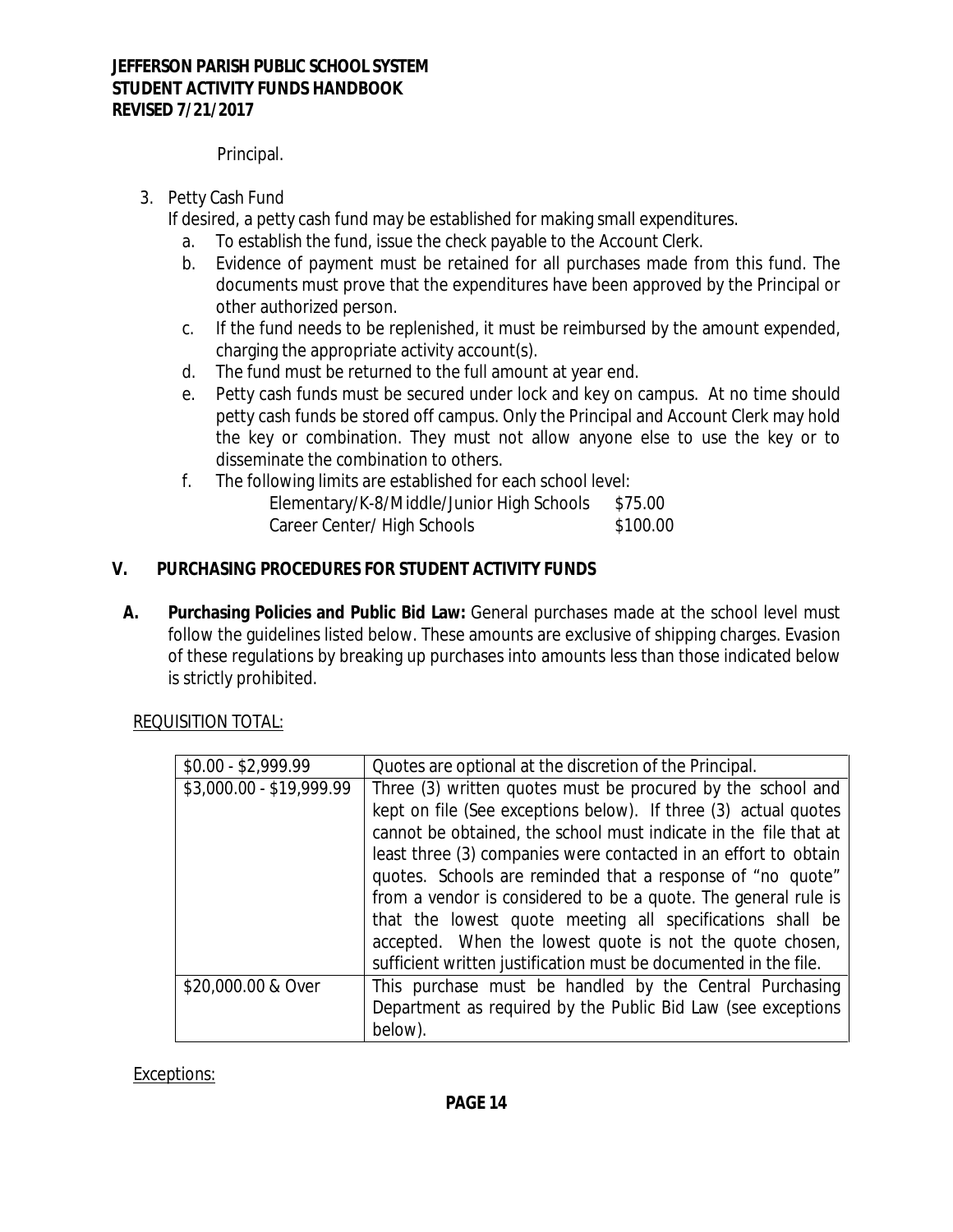- 1. Purchases made by utilizing the Louisiana State Contract are not subject to the above requirements/limits. Schools are authorized to make purchases of any dollar amount from the state contracts without obtaining quotes or purchasing through the Central Purchasing Department.
- 2. The following additional items purchased are exempt from the purchasing policy set forth above:
	- a. concession food purchases
	- b. food and restaurant purchases funded by Teachers' Lounge or student functions
	- c. tuition or registration fees for camps or admission costs for field trips
	- d. reimbursement for annual teacher supply allotments
- 3. A sole source purchase (RS 39:1597 Sole Source Procurements) with a quote is permissible only if a product or service is available from a single supplier. Two (2) additional quotes are required on items similar to the sole source product. If the product is manufactured by a single supplier but is sold through multiple distributors, then it is not a sole source product. A sole source checklist must be completed for all items considered a sole source purchase.

## SOLE SOURCE CHECKLIST

## Agency Requirements

Letter signed by the Principal and Director of Purchasing on letterhead to include:

- \_\_\_\_\_Justification/explanation of why specific product/service/repair is the only one that will meet their need. What qualities or features make it unique to meet their need? Is the uniqueness substantially related to the intended purpose, use and/or performance?
- Agency must show that other similar goods or services cannot perform the desired objectives. What other manufactures did they investigate and why they don't meet their need.
- Statement that the sole provider is the only known source.

## Vendor Requirements

Letter from the sole source vendor on company letterhead, signed and dated by a representative of the company. This should be from the national marketing representative (not a salesman). Letter to include: This letter should be maintained in the school's file for this purchase. The approval of the "Sole Source" must be authorized by the purchasing department and the Chief Financial Officer.

- \_\_\_\_\_Firm price quote
- \_\_\_\_\_Statement that they are the only known supplier of the product/service/repair
- Statement that they do not sell this product(s) through distributors
- \_\_\_\_\_Provide a published price list or signed & notarized typed listing of the manufacturer's prices
- **B. Purchase Orders:** Each school must utilize the purchase order process. At a minimum, a purchase order should include: three (3) digit school number; school name; shipping address and contact information; vendor's name and address; description of the item(s) being ordered (including catalog numbers, etc., if appropriate); unit prices and extensions (or an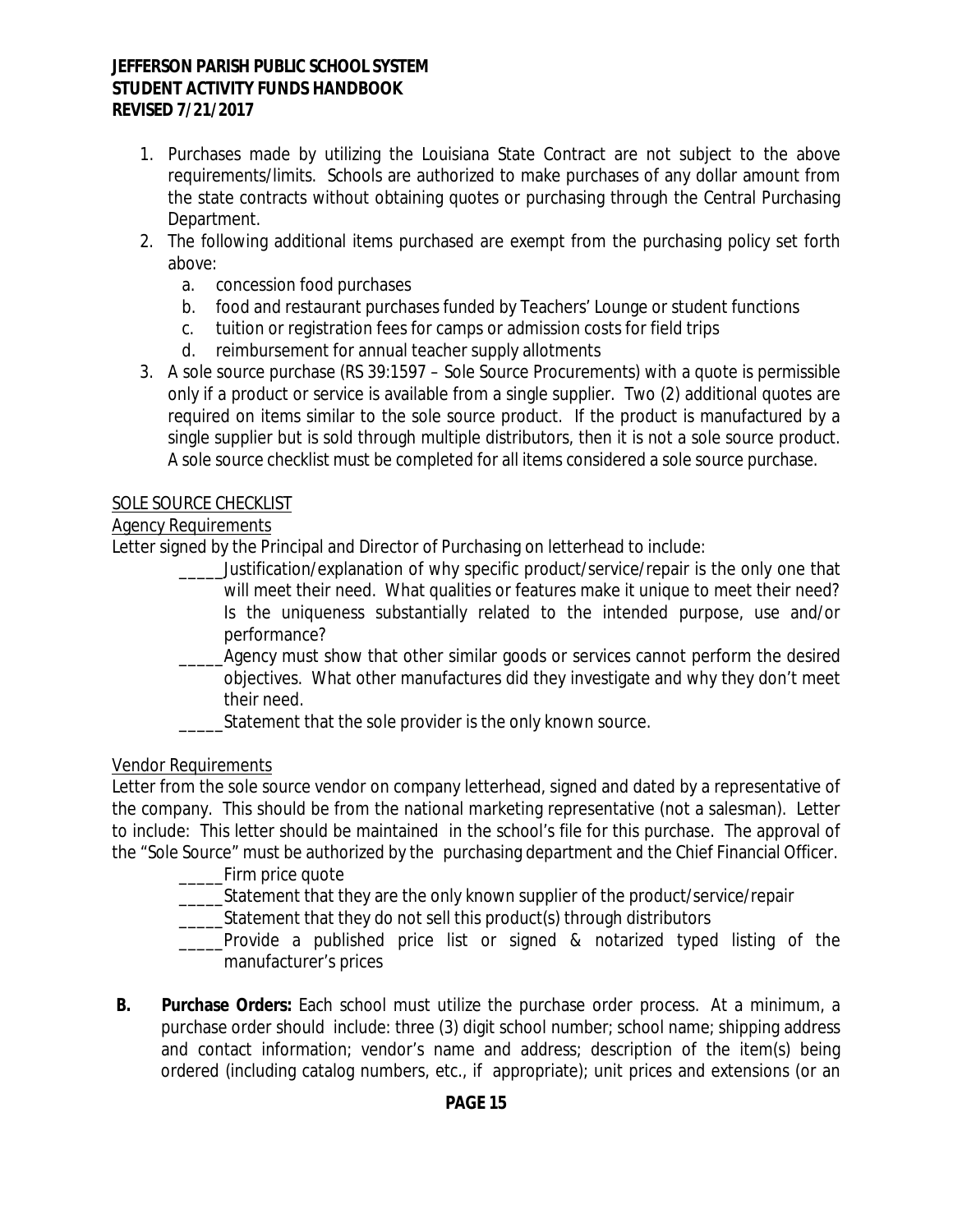estimated dollar total if this information is not available). The Principal must sign each purchase order, which indicates his/her approval of the expenditure, prior to the purchase being made. **All purchases must be made through the use of a purchase order**, whether by the manual JPPSS Purchase Order form or a PO generated through the TRA Accounting Software.

Exceptions: There are four exceptions to the purchase order rule:

- 1. Travel: All items related to travel (both local mileage and out of town travel expenses) should be documented on the respective JPPSS Travel forms.
- 2. Teacher Allotment: Teachers are not required to secure a purchase order prior to expending their yearly district-allocated allotment funds. All reimbursement requests must be submitted to the Account Clerk via the standard JPPSS Teacher Allotment Form, with all corresponding original receipts attached.
- 3. Field Trips: All expenses related to field trips must be recorded on the standard JPPSS Field Trip forms. This includes expenses for admissions, buses, school-provided lunches, etc. However, if there are additional purchases related to the field trip (i.e. third-party lunches, t-shirts, etc.), a purchase order must be secured for these items prior to the purchases being made.
- 4. Contracted Items: Items under monthly contract (i.e. copiers, water, phone, etc.) do not need a purchase order for payment of the monthly bill. This also includes any bills from JPPSS Central Office, including monthly child nutrition payments, childcare invoices, bus driver services, etc.

# **C. Evaluating Bids**

Account Clerks must secure written quotes from at least three (3) vendors of products purchased with school funds when the total cost meets the thresholds outlined in Section V, A, "Purchasing Policies and Public Bid Law." When reviewing the quotes submitted, Principals must consider price, quality, and the reliability of the vendor to perform the contract as agreed upon by history.

Principals are therefore not required to approve the vendor with the lowest price, but should be able to explain, if asked in an audit or otherwise, why a particular vendor was chosen over another, particularly if a vendor with the lowest price was not chosen. Sales for any particular item which are expected to exceed \$5,000.00 by volume must be approved by the Chief Financial Officer.

Principals are specifically not authorized to sign any contract which would guarantee sales or in any way bind the Jefferson Parish Public School System for any sums payable to the vendor, either directly or by way of penalty.

The Board requires that all vendors state the names of the owners and the names of all persons who will share in the sales to the vendor and the percentage received by each person.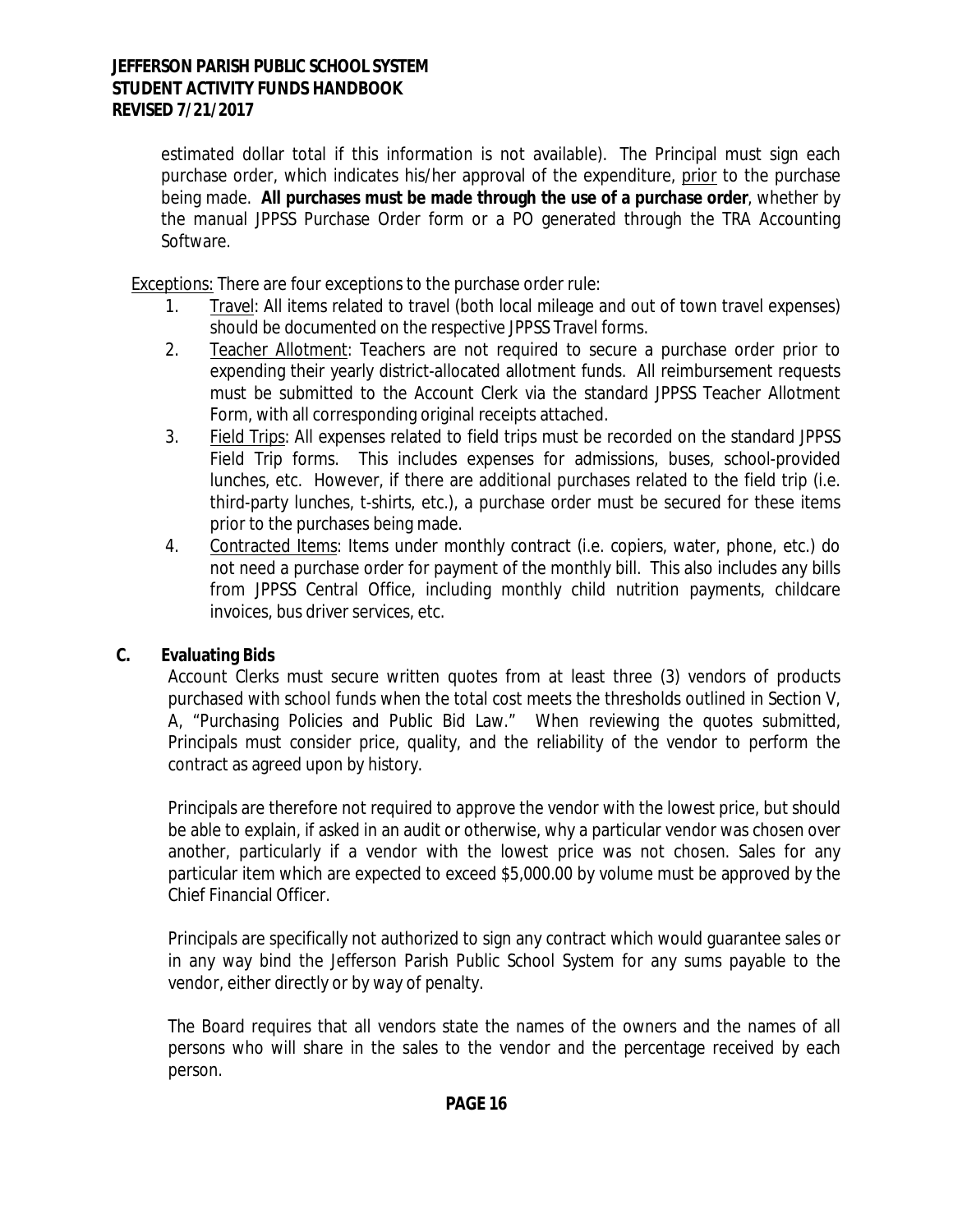## **VI. OTHER PURCHASES AFFECTING STUDENT ACTIVITY FUNDS**

## **A. Agreements for Parades:**

The following procedure must be utilized for agreements for parades:

- 1. The organization requesting the service must forward to the Principal or designee an agreement indicating the amount of the payment or donation.
- 2. The Principal or designee must review the agreement and decide if the school wants to participate.
- 3. If the school wants to participate, the Principal must sign the agreement and keep a copy for his/her records.
- 4. Any agreement that stipulates a "hold harmless" provision must be forwarded to the Purchasing Department for review and approval as stated above.
- 5. All agreements must contain this statement, "The amount stipulated herein as payment or as a donation for services is a firm-fixed price for all services rendered by the school administration and the organization."

## **B. Copier Purchases and Rentals**

A new policy for school copiers was approved by the School Board in June 2011.The policy states that as schools need to obtain new copiers they must be rented or purchased from a company holding a current Louisiana State Contract. Schools are no longer allowed to enter into any type of leasing agreement for copiers.

## **C. Repairs to Facilities**

Jefferson Parish School Board policy states that schools requiring maintenance services that cannot be performed by the Maintenance Department, and for which funding has been provided in your budget, must use School Board approved service contractors. It is recommended before any work of this nature is begun to contact the Maintenance Director for advice.

## **VII. PAYROLL AND PERSONNEL PROCEDURES FOR HANDLING NON-SCHOOL BOARD APPROVED PERSONNEL AUTHORIZATIONS**

Under *Dandridge vs. JPSB*, funds not budgeted by the Jefferson Parish School Board may not be used to employ or pay any personnel at a school where such funding is used to compensate a person for instructional, technical and/or support services rendered on a regular basis during regular hours of a school day.

## **VIII. POLICY ON AUDIT REPORTS**

## **A. Internal Audits**

The Internal Auditors will audit all schools annually. Copies of audit reports will be distributed to the current school Principal, Chief Financial Officer, Executive Director of Principal Performance, and the Account Clerk after approval from the Chief Financial Officer.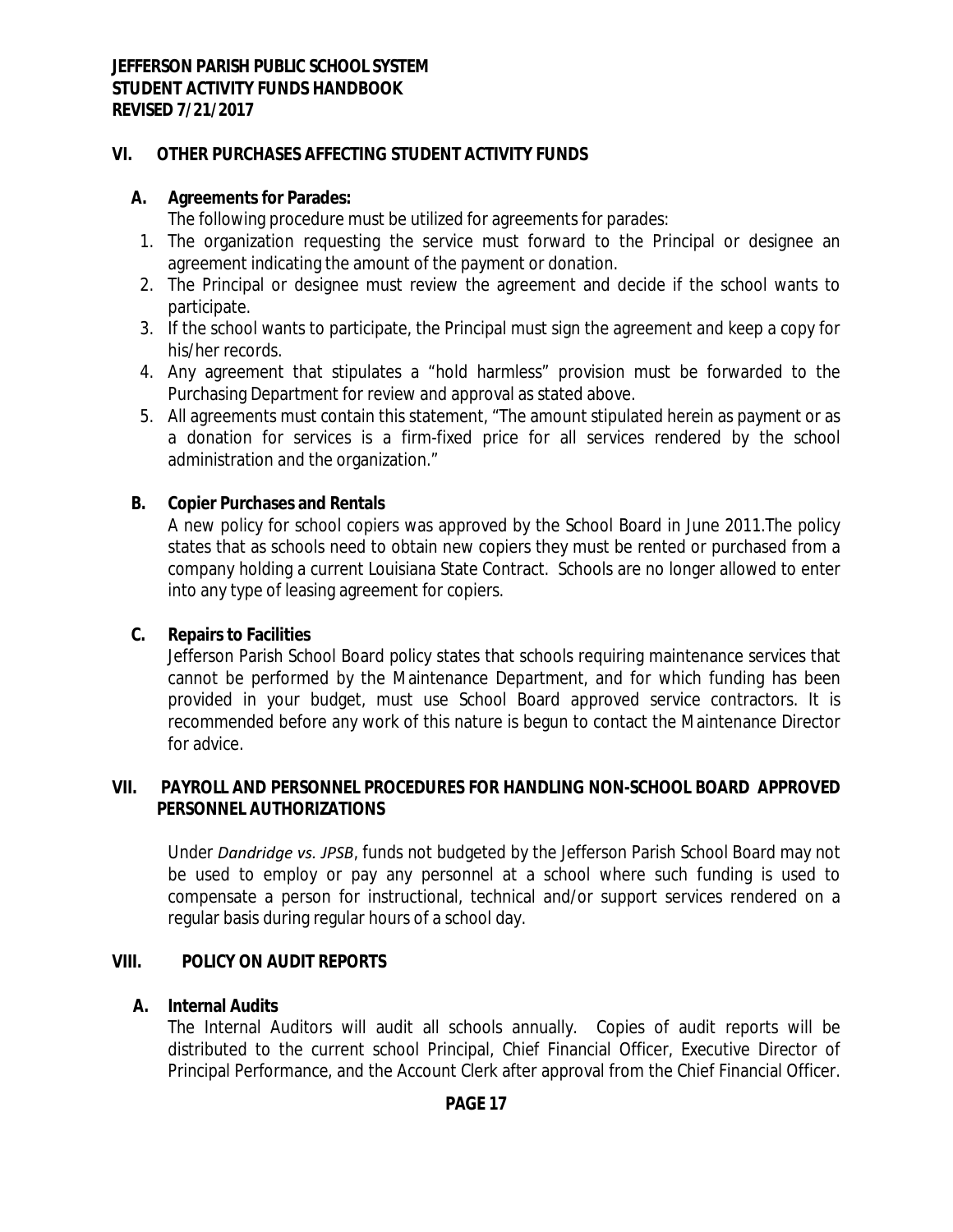In a situation where audits are conducted and the former Principal has retired or is on leave, a copy of the audit report will be sent to the outgoing Principal if deemed necessary.

## **B. Adverse Comments**

If errors are found during the audit, the Principal must reply in writing within ten (10) working days to the Internal Auditors, Chief Financial Officer, and the Executive Director of Principal Performance. All late responses will become part of the Principal's personnel file for future reference. The Chief Financial Officer, or his/her designee, will respond back to the Principal as to whether the reply is acceptable or not. If necessary, the Chief Financial Officer and Executive Director of Principal Performance will hold a conference with the Principal and Account Clerk in an effort to remedy the situation. Resources used in remediation include personnel from the Finance Unit and/or Human Resources.

## **C. Misappropriation of Funds**

If determined by the Internal Auditors that there is misappropriation of school/public funds, it will be referred immediately to the Chief Financial Officer, Executive Director of Principal Performance, and the Superintendent to determine what appropriate actions should be taken.

## **D. External Audits**

The Student Activity Account Fund is audited by the school system's external auditing firm annually.

## **IX. POLICY ON ETHICS:**

# **A. Gifts – LOUISIANA REVISED STATUTE 42:1115(B)**

No public employee shall solicit or accept, directly or indirectly, anything of economic value as a gift or gratuity from any person or from any officer, director, agent, or employee of such person, if such public employee knows or reasonably should know that such person:

- 1. Conducts operations or activities which are regulated by the public employee's agency
- 2. Has substantial economic interests which may be substantially affected by the performance or nonperformance of the public employee's official duty.

# **B. Limitation on Food, Drink and Refreshment – LOUISIANA REVISED STATUTE 15:1115.1(B)**

No person from whom a public employee is prohibited by Louisiana Revised Statute 42:1111 or Louisiana Revised Statute 15:1115(B) from receiving a thing of economic value shall give to such a public employee any food, drink or refreshment the total value of which exceeds fifty dollars for a single event at which food, drink, or refreshment is given. The total value of the food, drink or refreshment given to a public employee at any single event shall not exceed fifty dollars regardless of the number of persons subject to the provisions of this Subsection giving food, drink, or refreshment to the public employee at the single event.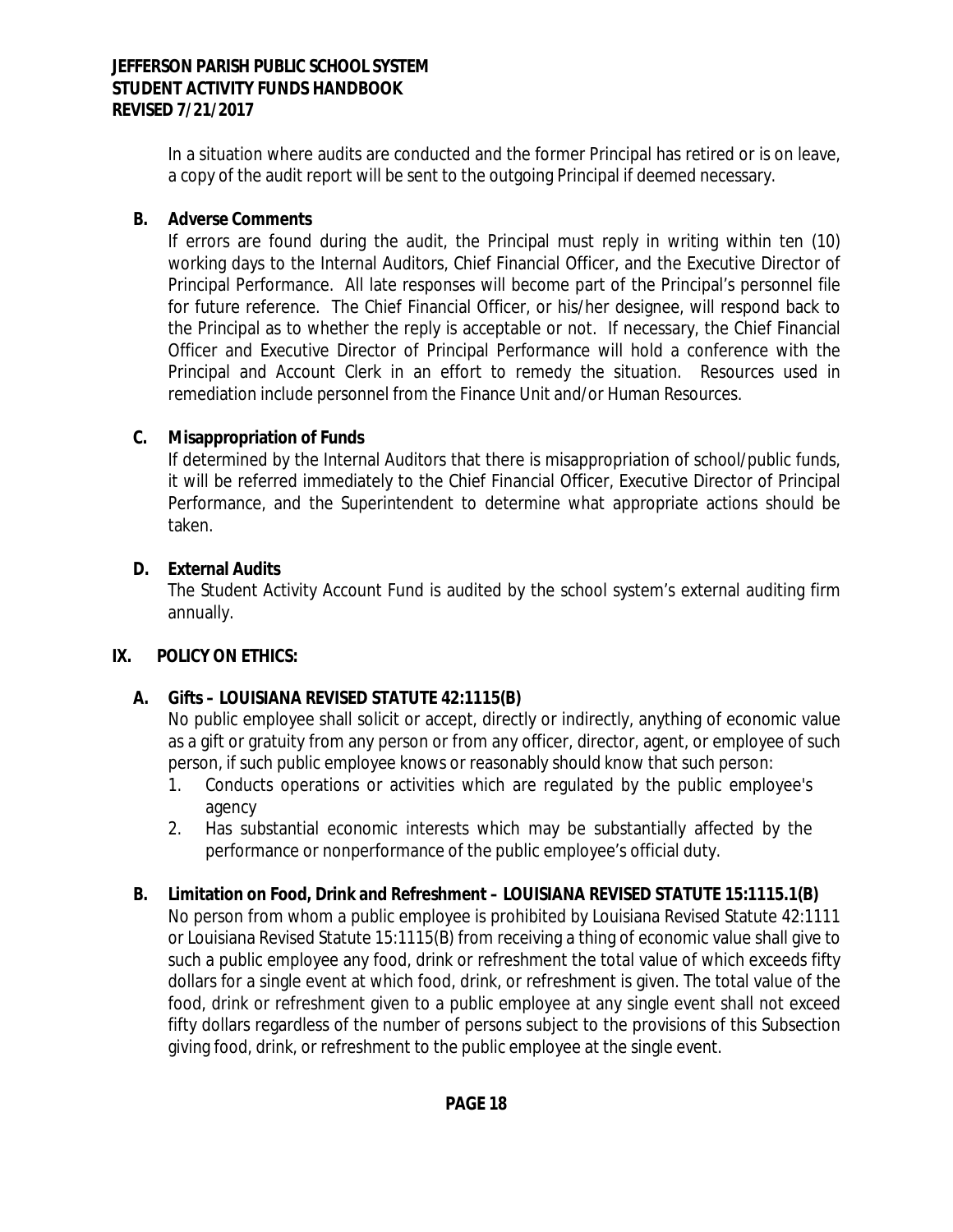## **X. LOUISIANA REVISED STATUTE 17:414.3 SCHOOL FUND; MANAGEMENT, EXPENDITRE AND ACCOUNTING; DUTIES OF SCHOOL PRINCIPAL**

A. The principal of every public elementary and secondary school shall maintain a school fund as provided for in this Section for the management of any money which accrues to benefit his school. The money provided by the state or the city or parish school system for support of the regular instructional program or the school facility shall not be included in the school fund provided for in this Section; such money shall be managed as directed by the agency from which it is received.

B. (1) The monies in the school fund shall be deposited in a single bank account, preferably interestbearing, on which checks may be drawn. The bank shall be selected in the manner required by the policy or direction of the school board or, if there is no policy or direction, at the discretion of the principal.

(2) Separate records or ledgers shall be maintained by the principal, or his designee from among the school staff, for each of the following sources of deposits into the school fund account: (a) Each club, organization, association, class, athletic team, or other organizational unit within the school, the existence of which complies with school and school board policy; the membership of which is either students, faculty, or employees of the school; and which generates money by collecting dues, conducting fundraisers, charging admission, or some other money generating activity for a purpose which the entity intends to control. (b) Each donation made to the school by an entity outside the school, whether it be a parents club, community, business, or civic organization, or other donor, when such donation is made for a specific or restricted use or purpose. (c) All donations made by any entity referred to in Subparagraphs (a) and (b) of this Paragraph as well as all monies raised by the school population generally which are unrestricted and which are intended for discretionary use to benefit the school, its students, faculty, employees, programs, or facilities. (d) All monies raised in a school-wide effort for a specific use or purpose. (e) Any other money source, temporary or permanent, which is identifiable, approved by the principal, and has a need to maintain a record or ledger.

(3)(a) No money shall be drawn on the school fund account without a request therefor; no withdrawal shall occur unless the check carries the signature of the principal, or the administrator who assumes his duties during his absence. (b) No monies shall be drawn on the school fund account unless the request for withdrawal of funds carries two signatures, one of which shall always be the principal's. (c) The other signature shall be: (i) In the case of a request for withdrawal by an entity which has deposited pursuant to the status described in R.S. 17:414.3(B)(2)(a) and (e), an officer, member, or sponsor of the entity, designated by the entity. (ii) In the case of a request for withdrawal for the pursuit of a restricted use or purpose as described in R.S. 17:414.3(B)(2)(b), another school administrator, faculty member, or employee who is approved by the donor and is familiar with the purpose of the donation. (iii) In the case of a request for withdrawal of money deposited pursuant to R.S. 17:414.3(B)(2)(c) or (d), any other school administrator, faculty member, or employee. (d) Withdrawals may be made for estimated amounts of anticipated need, but in such cases shall be accounted for with receipts, which accounting shall be reflected in the school fund records and which receipts shall be retained with the record until the report provided for in R.S. 17:414.3(C) is approved by the superintendent. (e)(i) Money deposited in the school fund pursuant